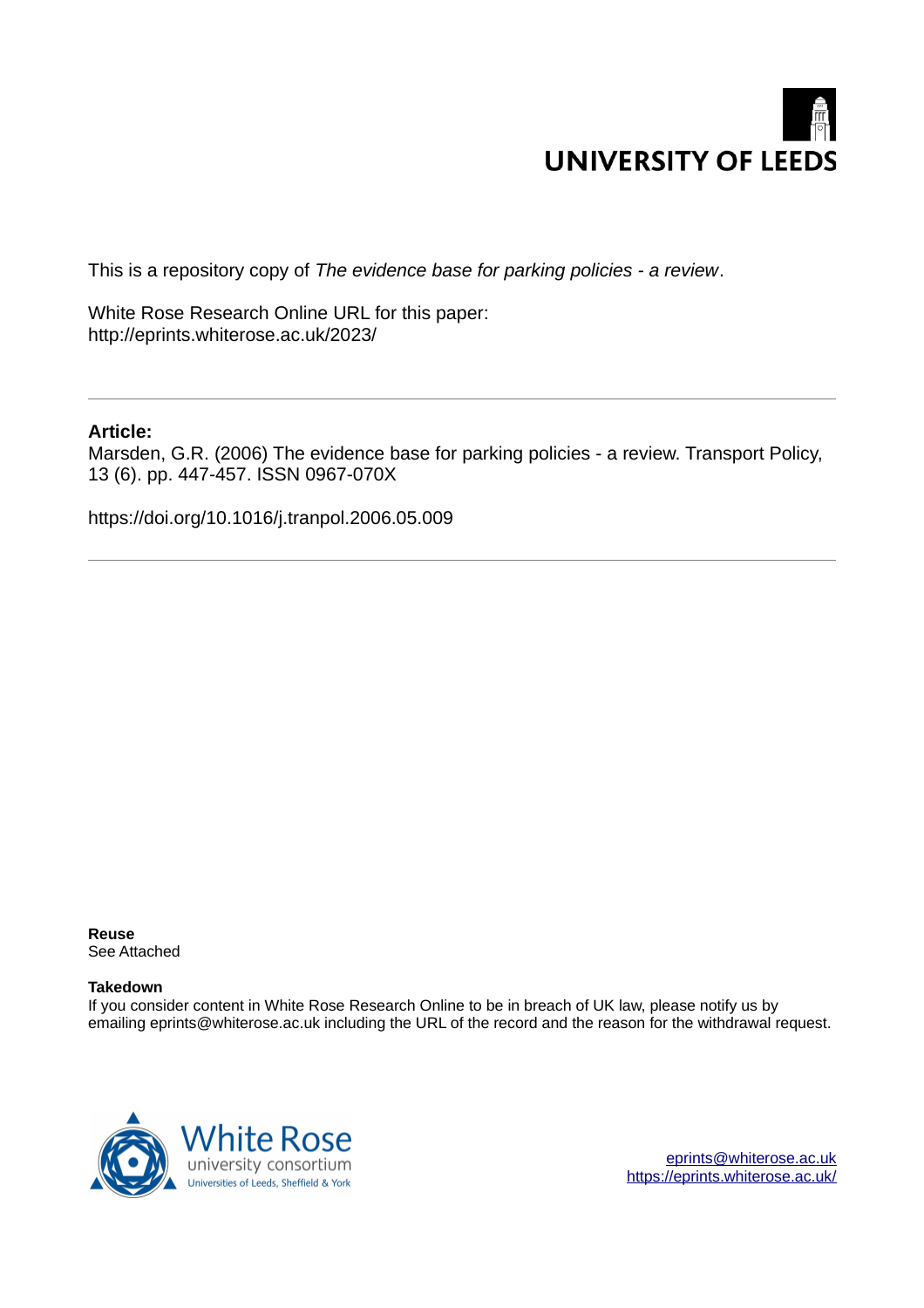

**White Rose Research Online** 

<http://eprints.whiterose.ac.uk/>

# ITS

**[Institute of Transport Studies](http://www.its.leeds.ac.uk/) University of Leeds** 

This is an author produced version of a paper published in **Transport Policy**. This paper has been peer-reviewed but does not include final publisher proofcorrections or journal pagination.

White Rose Research Online URL for this paper: http://eprints.whiterose.ac.uk/2023/

## **Published paper**

Marsden, G.R. (2006) *The evidence base for parking policies - a review.*  Transport Policy, 13(6), pp.447-457

> *White Rose Consortium ePrints Repository eprints@whiterose.ac.uk*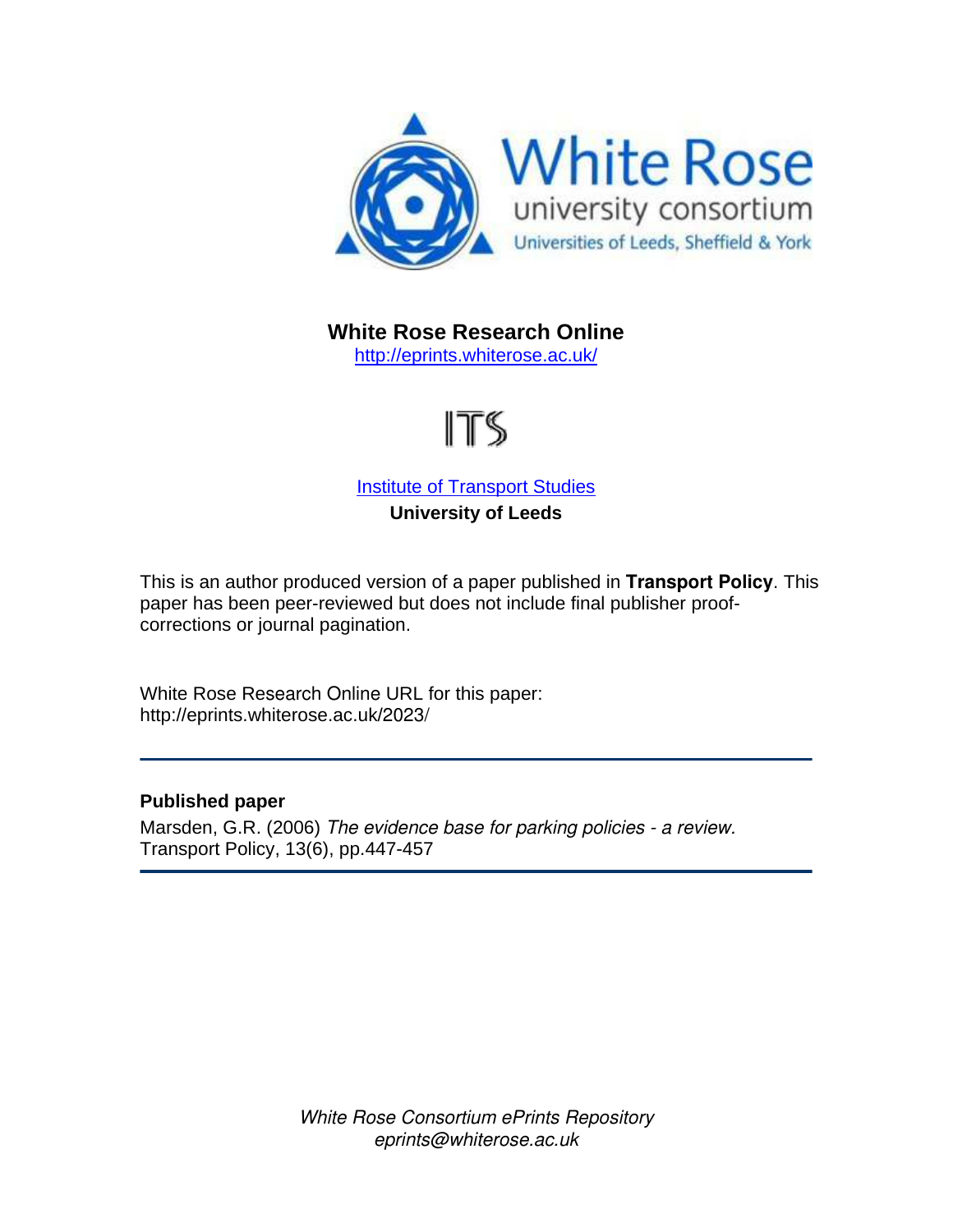# **THE EVIDENCE BASE FOR PARKING POLICIES – A REVIEW**

Greg Marsden

University of Leeds, Institute for Transport Studies, 36-40 University Road, Leeds, LS2 9JT, UK

> Corresponding author: Greg Marsden, tel:  $+44$  113 3435358 fax: +44 113 3435334 email: G.R.Marsden@its.leeds.ac.uk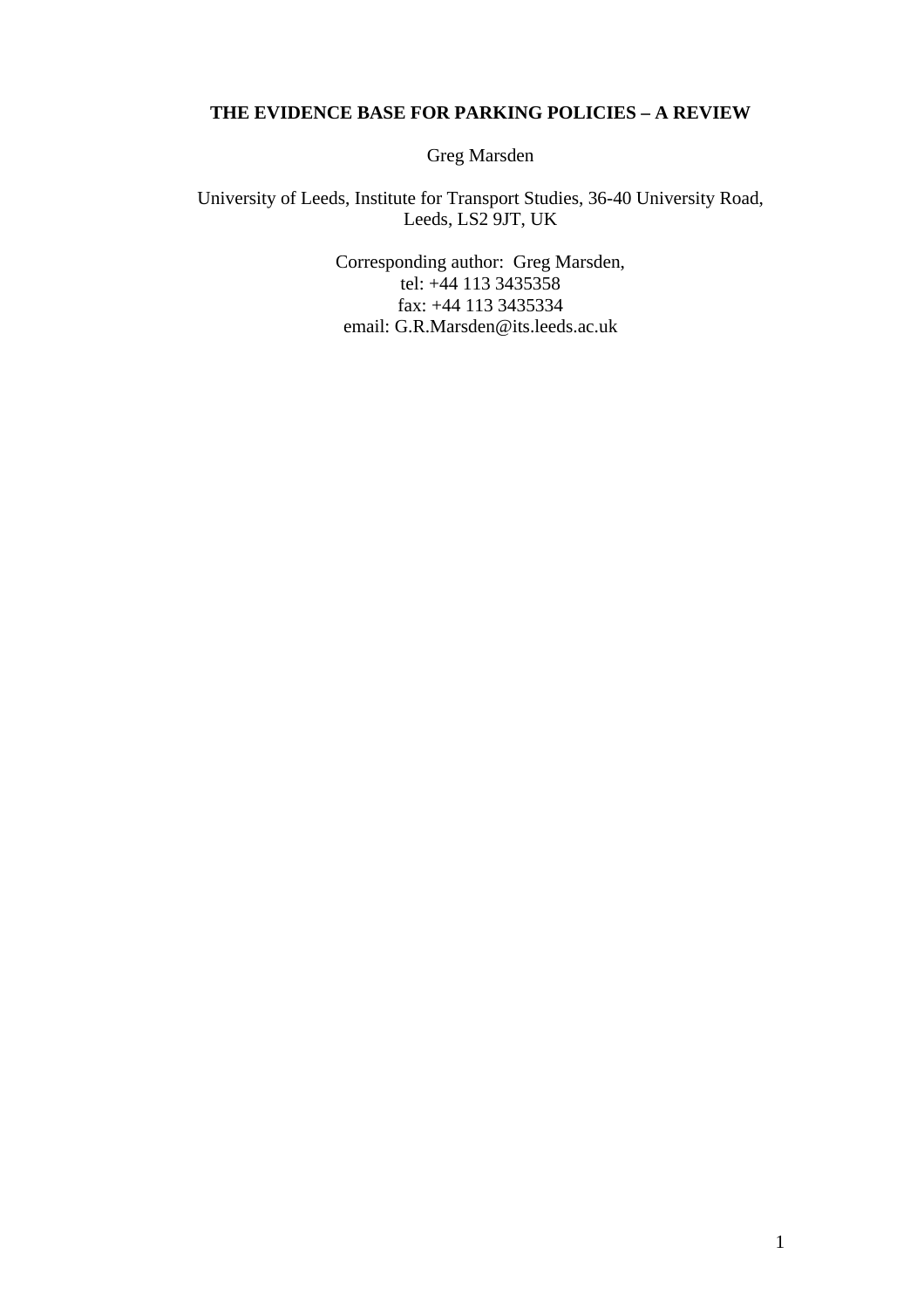## **Abstract**

Parking policy is one of the key links between transport and land-use policy. Parking policies are often compromised in their effectiveness due to the perceived tension between three of the objectives that parking supports: regeneration, restraint and revenue. In particular the belief that parking restraint measures could damage the attractiveness of city centres to both retail and commercial enterprises limits the political acceptability of pricing policies and planning.

This paper presents a review of the evidence base upon which commuter, leisure and shopping and residential parking policies are based. Whilst underdeveloped, the literature suggests that greater attention should be given to analysing and presenting the accessibility impacts that different parking restraint measures have on travelers of all modes. The research base in many instances does not support, or provides evidence counter to, the assumption that parking restraint makes centres less attractive. Further disaggregate work is needed to understand how context specific these findings might be.

#### **Acknowledgements**

The author would like to thank the many people that contributed suggested material for use in this article and to two anonymous referees for their comments.

#### **Running head:**

Parking Policy Review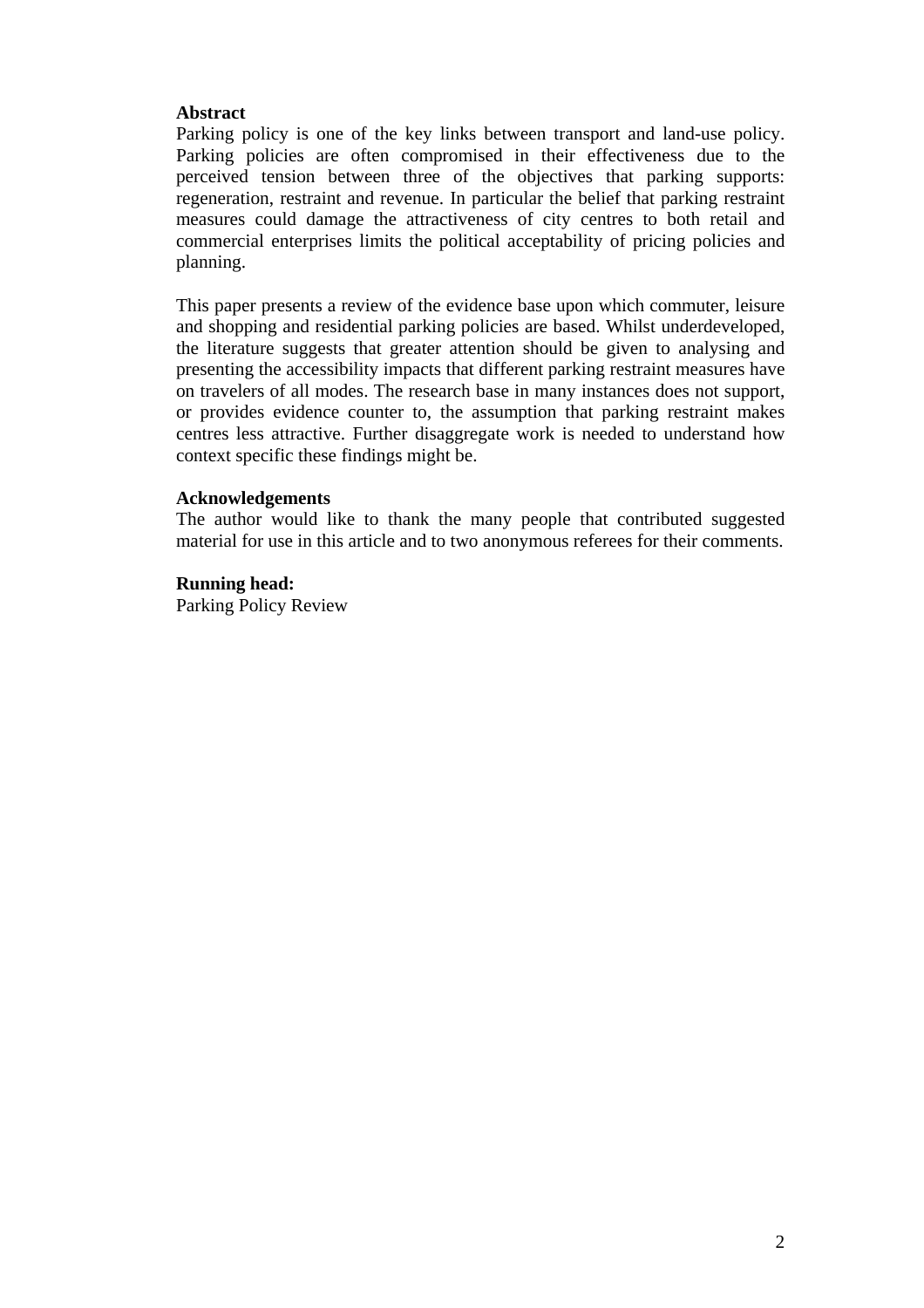## **Introduction**

Despite the fact that almost every private car trip involves two parking acts and that cars spend over 80% of the week parked (RAC Foundation, 2004), the transport research community has, for the most part, concentrated on the study of the problems of congestion, safety and the environment caused by vehicles in motion. Even though the application of parking pricing and supply restrictions is "the most widely accepted and readily accepted method" of limiting car use (IHT, 2005, p20) it is a topic that has received comparatively little study upon which to ground our development of policies for the future.

There are several theoretical reasons why the pursuit of research into road pricing and road space rationing is more appealing than that of parking pricing and supply management. Road pricing can be used to influence a wider range of trip characteristics than parking policies can such as "trip length, time of driving, route followed and vehicle used" and can therefore more adequately be used to tackle the full range of externalities (Verhoef, Nijkamp, and Rietveld 1995, p142). However, despite these disadvantages Verhoef et al. (*Ibid.*) note that, under the right conditions, parking policies can be used to tackle congestion effectively, a finding supported by a more recent theoretical exploration (Calthrop, Proost, and van Dender, 2000). In most circumstances however, the 'right conditions', where everyone pays the true cost for their parking, do not exist (Shoup, 2005a; IHT, 2005). Parking policy is at best an opaque balance between a revenue raising activity for local authorities, a desire to avoid deterring visitors and therefore damaging urban vitality and a need to manage transport demand.

This paper provides a review of the literature relating to the observed or stated behavioural response of travellers to a series of real and hypothetical parking policies with the aim of informing practitioners and researchers alike (more model-based approaches have been pursued and discussed elsewhere (e.g. Coombe et al., 1997; Bates et al., 1997; Dasgupta et al., 1994; and Young, Thompson and Taylor, 1991). The paper begins with a discussion of the objectives of parking policy which provides the context within which research needs to inform practice. Whilst most of the research on parking has focused on commuter parking in the urban central business district, an analysis of UK national statistics on 'car parking acts' shown in Table 1 (based on responses to journey purposes for trips identified in the National Travel Survey) suggests that commuter parking in the UK comprises a declining proportion of all parking acts at around 22% (Bayliss, 2002). The paper is therefore divided into three sections examining the three different policy contexts of commuter, non-commuter and residential parking. The paper concludes with some suggestions for how the research base can better inform practice and suggests a series of opportunities for further research.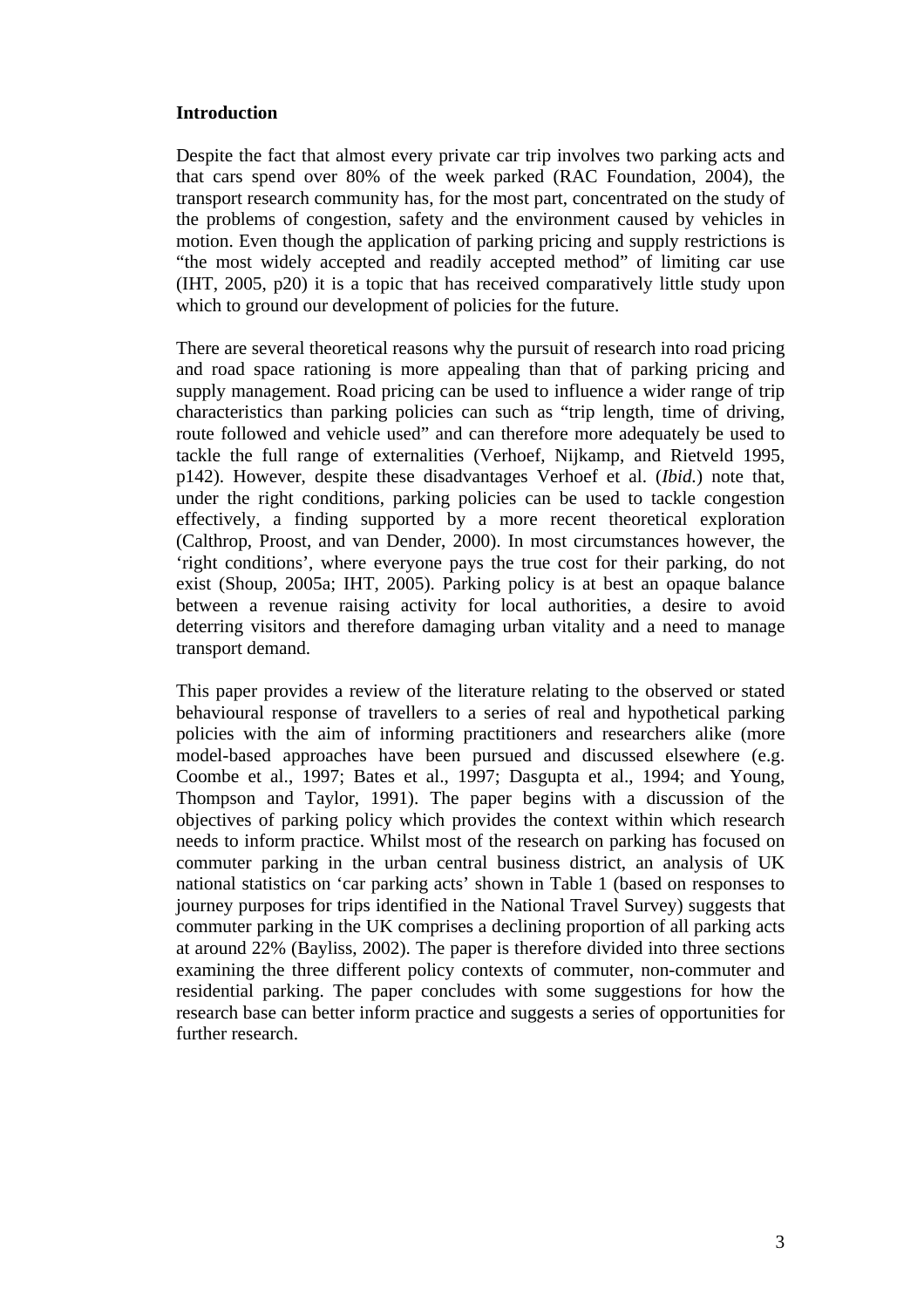| <b>Travel Purpose</b>      | 1985/86        |        | 1999/2001      |        | 2015           |        |
|----------------------------|----------------|--------|----------------|--------|----------------|--------|
|                            | <b>Million</b> | $%$ of | <b>Million</b> | $%$ of | <b>Million</b> | $%$ of |
|                            |                | total  |                | total  |                | total  |
| Commuting                  | 4730           | 28.5   | 5040           | 22.6   | 5250           | 20.5   |
| <b>Business</b>            | 960            | 5.8    | 1370           | 6.1    | 1400           | 5.5    |
| Education                  | 90             | 0.5    | 170            | 0.8    | 250            | 1.0    |
| <b>Education escort</b>    | 400            | 2.4    | 830            | 3.7    | 1100           | 4.3    |
| Shopping                   | 2880           | 17.4   | 4490           | 20.1   | 5140           | 20.1   |
| Other escort               |                |        | 2440           | 10.9   |                |        |
| <b>Personal Business</b>   |                |        | 2450           | 11.0   |                |        |
| Visiting friends at home   | 7200           | 43.5   | 2800           | 12.5   | 11780          | 46.0   |
| Visiting friends elsewhere |                |        | 790            | 3.5    |                |        |
| Sports/entertainment       |                |        | 1400           | 6.3    |                |        |
| Holiday/day trip           | 450            | 2.7    | 510            | 2.3    | 600            | 2.3    |
| Other                      | 40             | 0.2    | 60             | 0.3    | 80             | 0.3    |
| Total                      | 16570          | 100    | 22350          | 100    | 25600          | 100    |

**Table 1: Estimates of "Car Parking Acts" in Great Britain by Journey Purpose** (Source: Bayliss, 2002)

### **The Objectives of Parking Policy**

The management of the provision and use of parking spaces initially emerged out of "important but rather narrow concerns about safety and the obstruction of traffic flow on the streets" (IHT, 2005, p19). This led to policies to manage parking on the highway, to consider parking standards at new developments and to provide off-street public car parks. Shoup (1999, 2005a) reviews the extent to which these parking policies have and continue to exacerbate urban sprawl by requiring the over provision of parking spaces, lowering the resultant density of commercial and residential development and encouraging further car dependence.

With the realization of the inability of cities to cope with unrestrained increases in car traffic those management goals have emerged into a consideration of the degree to which parking policy contributes to the wider economic, environmental and social policies of towns and cities (Valleley et al., 1997). Well designed parking policies, in various ways, contribute to the promotion of a more efficient use of the transport network, lower emissions, higher densities and better, more inclusive urban design (IHT, 2005; Shoup, 2005a; Stubbs, 2002; Valleley et al. 1997). Poorly designed policies can act in the opposite direction. Shoup (2005b) for example estimated from a recent review of 16 studies in 11 international cities that on average 30% of traffic is looking for a parking space with the average search time being 8.1 minutes. 48% of respondents to a recent survey on illegal parking acknowledged having parked illegally (RAC Foundation, 2004). Residential areas in parts of many cities are now so heavily parked (Balcombe and York, 1993) that there are no informal safe crossing points for children.

<span id="page-5-0"></span>Parking policy should not be developed in isolation but as part of local and regional spatial and transport planning processes (Marsden and May, 2005). Parking policy acts as glue between the implementation of land-use and transport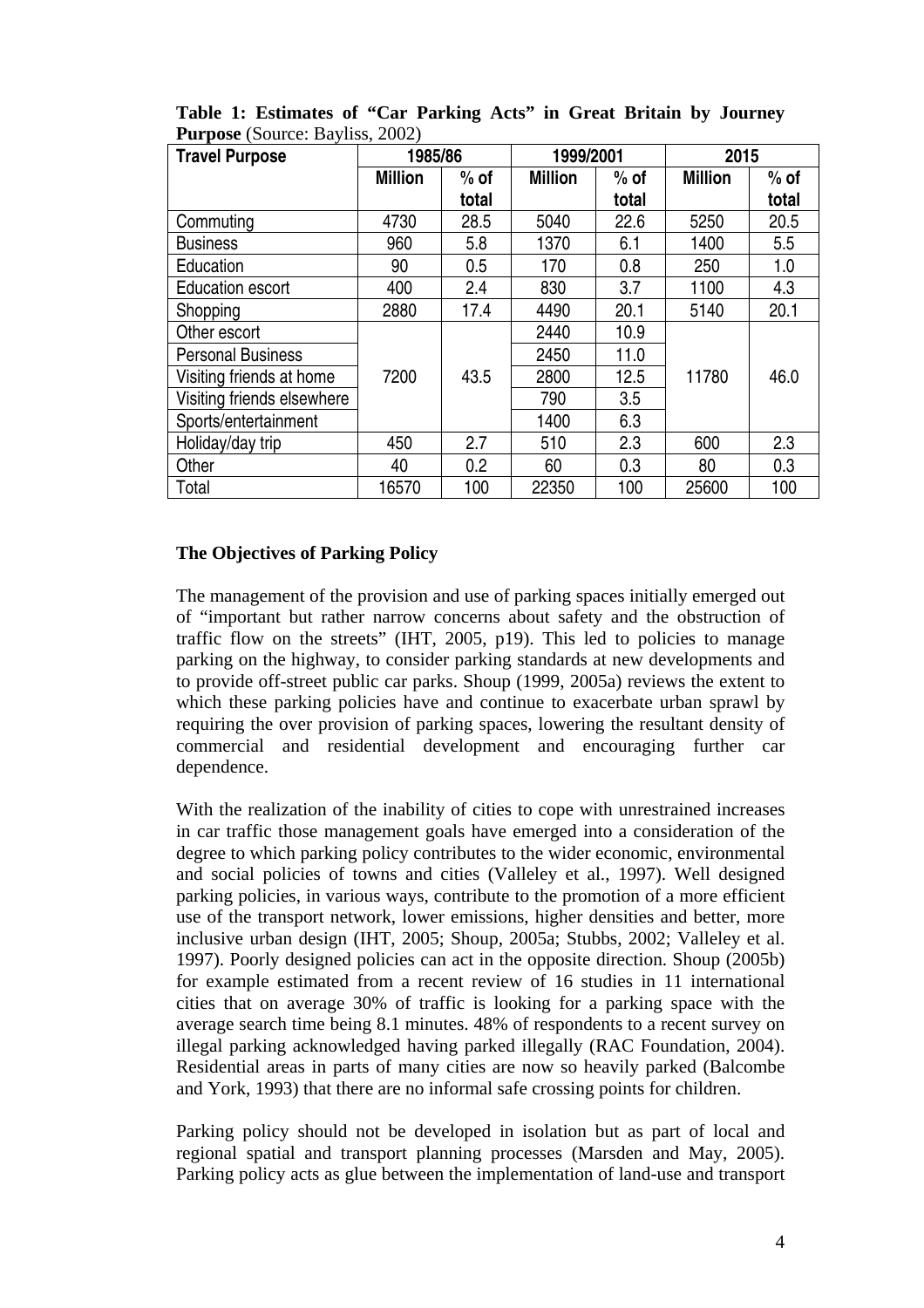policies. The objectives that it should fulfil therefore come from the overall objectives of urban policy that typically include:

- A strong and vibrant economy supported by an efficient transport system;
- Better accessibility;
- A clean and high quality urban environment;
- A safe and secure environment:
- A more equitable society. (May, 1996; Marsden and Wootton, 2000)

Local government also has to act within a framework of good governance and be fiscally responsible. The objectives above must live alongside the practical financial implications of balancing the revenues and costs of managing parking for an area. In considering the multiple objectives that exist three specific objectives that are frequently perceived to be in conflict have been identified:

- "The desire to use parking measures as a means of **regenerating** a specific part of the urban area such as the town centre (ie, providing more parking to attract business);
- The desire to use parking controls as a means of **restraining** vehicle traffic and improving environmental quality, or to encourage the use of non-car modes; and
- The need to secure sufficient **revenue** from the parking operation to cover costs or to make a surplus to fund other activities" (IHT, 2005, p64).

The debate about the true extent to which parking policy might really place these objectives in conflict can only be resolved by taking an objective look at the evidence base. The following analysis makes use of those studies that are either publicly available through bibliographic databases and web resources or reports that were volunteered for analysis from an open request.  $<sup>1</sup>$  $<sup>1</sup>$  $<sup>1</sup>$ </sup>

#### **Commuting and Parking**

 $\overline{a}$ 

Feeney (1989) identified several factors that make the interpretation of the findings of parking studies problematical, particularly with regards to determining elasticity estimates:

- Inconsistent definition of the demand variable (e.g. is it total car use or parking at a specific site);
- Possible substitution between different elements of parking demand (short vs. long-stay);
- The consideration of the non-monetary costs of parking;
- The money and time costs for competing travel options; and
- Possible supply effects where there are reasonable competing alternatives. (p242)

The US Transit Co-operative Research Program has recently updated its publications on the impact of parking prices and fees (TCRP, 2005) and parking

<span id="page-6-0"></span><sup>&</sup>lt;sup>1</sup> It is accepted that many consultancy reports exist examining specific parking issues. Much of this material does not sit in the public domain and despite a global request for information little 'unpublished' material was forthcoming.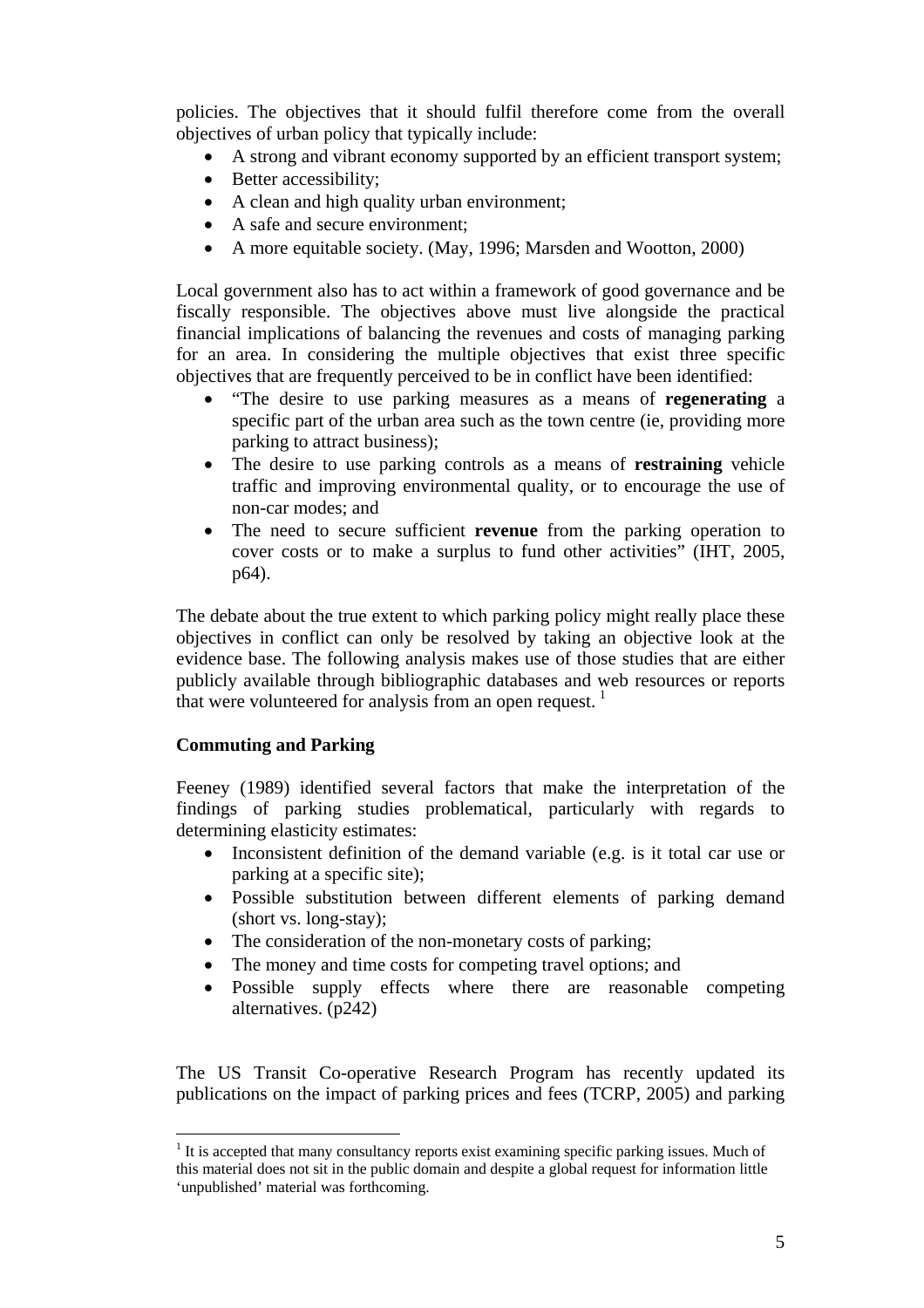management and supply (TCRP, 2003). The reviews largely concentrate on US experience but include some international studies and include consideration of the limitations discussed above. The review of parking pricing found that "empirically derived as well as modeled parking demand elasticities (number of cars parking) for area wide changes in parking price generally range from -0.1 to -0.6, with -0.3 being the most frequently cited value" (TCRP, 2005, p13-4, parenthesis added). Substantial variations to this area-wide average were reported (both higher and lower) dependent on the local circumstance.<sup>[2](#page-6-0)</sup> The review is consistent with Feeney's earlier conclusion that "out-of-vehicle costs, whether time or money, are substantially more important (than in-vehicle costs) in determining mode choice" (Feeney, 1989, p236, parenthesis added).

One of the objectives of commuter parking policy is to reduce the amount of single car commute trips to the problem area to achieve both environmental and congestion benefits. At least in the US context, a common response to parking restrictions, charges or cash-out initiatives is a switch to car pool. Shoup's review of the implementation of parking cash-out at eight firms (where commuters are offered the option of a cash alternative instead of their parking subsidy) found that "the number of solo drivers to work fell by 17 percent after cashing out. The number of carpoolers increased by 64 percent, the number of transit riders increased by 50% and the number who walk or bike to work increased by 39 percent. Vehicle-miles from commuting to the eight firms fell by 12 percent" (Shoup, 1997, p201).

The response to an increase in car pooling is also seen in area-wide initiatives. A comprehensive analysis of a combined strategy to reduce single-occupancy commuter trips into the Lloyd district, just outside the urban centre of Portland, Oregon is reported in Bianco (2000). The programme involved, as major elements of a package of TDM, the introduction of priced on-street meters and the availability of discounted transit passes. A before and after survey of 1000 employees found the principal behavioural shift to be a reduction in commuters driving alone (7%) with drive alone now forming 56% of the total commute trips and an increase in car pooling (38%) with car pooling now forming 17% of all commute trips (*Ibid*). Public transport mode share was reported to have experienced a slight decline although the validity of this result was questioned due to the limited sample of public transport users.

The TCRP review also examined changes to parking charging differentials. Fee surcharges or increases in prices for commuters were "found to decrease peak accumulation or reduce long-term parking by some 20 to 50 percent… much of the impact observed as a response to such strategies is often attributable to shifts in parking location or behaviour rather than changes in mode or travel demand" (TCRP, 2005, p13-5).

Less evidence is available on observed responses to excess-time, particularly the time taken between parking the vehicle and the final destination for commute

 $\overline{a}$ 

 $2$  Higher elasticities often correspond to site specific elasticity estimates where other parking options were available as a substitute. The determination of sound price elasticity estimates are also further complicated by the application of other supporting public transport measures as part of a package.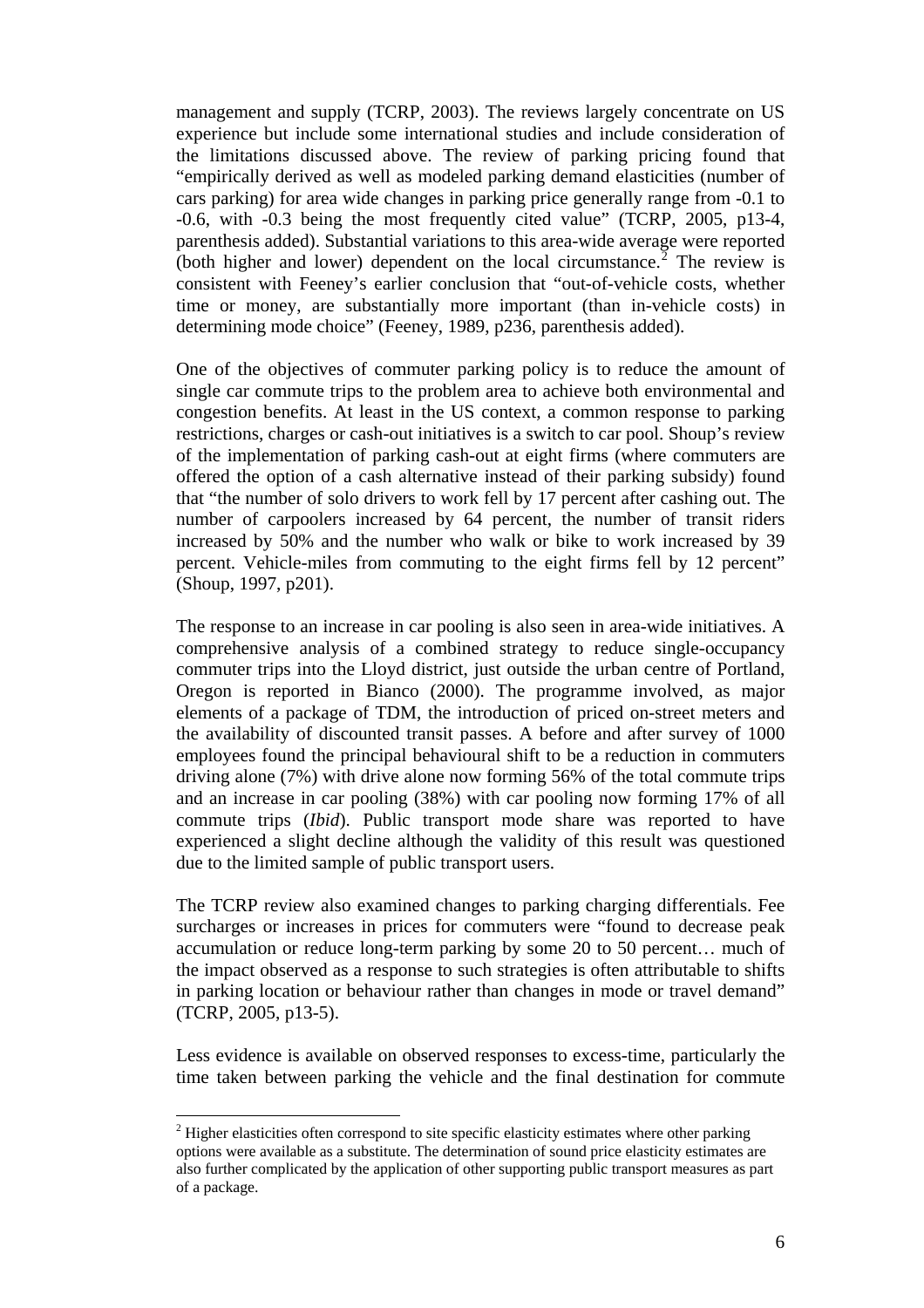trips. A 1960s study of 111 cities in the US found that individuals parking for over 5 hours walked on average between 420 feet and 900 feet to access their CBD destination (TCRP, 2003). Taking a conservative estimate of an average walk speed of 1.5 miles per hour this equates to a walk time of between 3 and 7 minutes to access work, with the time tolerated increasing broadly with the size of urban area. However, these figures are likely to be substantially skewed by the large numbers of workers that are able to park on-site with low walk times. In a study of commuters in a CBD in Haifa, Israel, Shiftan (2002) reports 47% of auto users walking up to 5 minutes, 39% walking between 5 and 10 minutes and 14 percent walking over 11 minutes.

Rye, Cowan, and Ison (2004) examined the potential impacts of expanding the controlled parking zone around the city of Edinburgh, Scotland. Streets within a mile to a mile and a half radius of the city centre have been part of a controlled parking zone since 1974. Residents buy permits to park with other on-street parking in the area being pay and display. A survey of uncontrolled parking areas closest to the city centre (a 20-25 minute walk) found that "an average of 28% (and in some areas up to 42%) of those parked during the daytime arrived at around 0830 and left around 1700-1800, indicating that they are likely to be commuters" (*Ibid.*, p3).

Respondents to a questionnaire were asked about their likely response to an increase in zone size of 0.5, 1 and 1.5 miles. The responses suggested reductions in the proportions seeking a free on-street space of 26.5%, 69.4% and 75.5% respectively. Although based on a small sample, the study concludes that the size of the expansion of the zone is therefore critical. An expansion of 0.5 miles had a fairly limited effect on behaviour and would, in all probability, move the problem 0.5 miles further out from the city. The evidence does suggest however that some commuters are prepared to walk substantially further than previously considered to take advantage of free parking.

Given the difficulties of identifying the full range of responses of drivers to changes in parking supply and pricing, a number of studies have adopted a stated-preference or stated-response approach to determining the trade-offs individuals make when parking (Axhausen and Polak, 1991; Shiftan, 2002; Golias, Yannis and Harvatis, 2002; Lee et al., 2003; Guan et al., 2005). Such studies are themselves limited by the range of choices that can be offered to respondents (Axhausen and Polak, 1991). Despite the differences in methodology and sampling some common findings emerge from the observed and hypothetical approaches, namely:

- The principal choice options facing commuters are to change parking destination, mode of travel or departure time (Shiftan, 2002)
- Walking time to the destination is valued more highly than search time for a space which in turn is valued more highly than in-car access time (Axhausen and Polak, 1991)

The stated preference approach also highlights interesting differences between segments of the population that park with shoppers exhibiting different behaviour to commuters (discussed further below) and those that consider parking illegally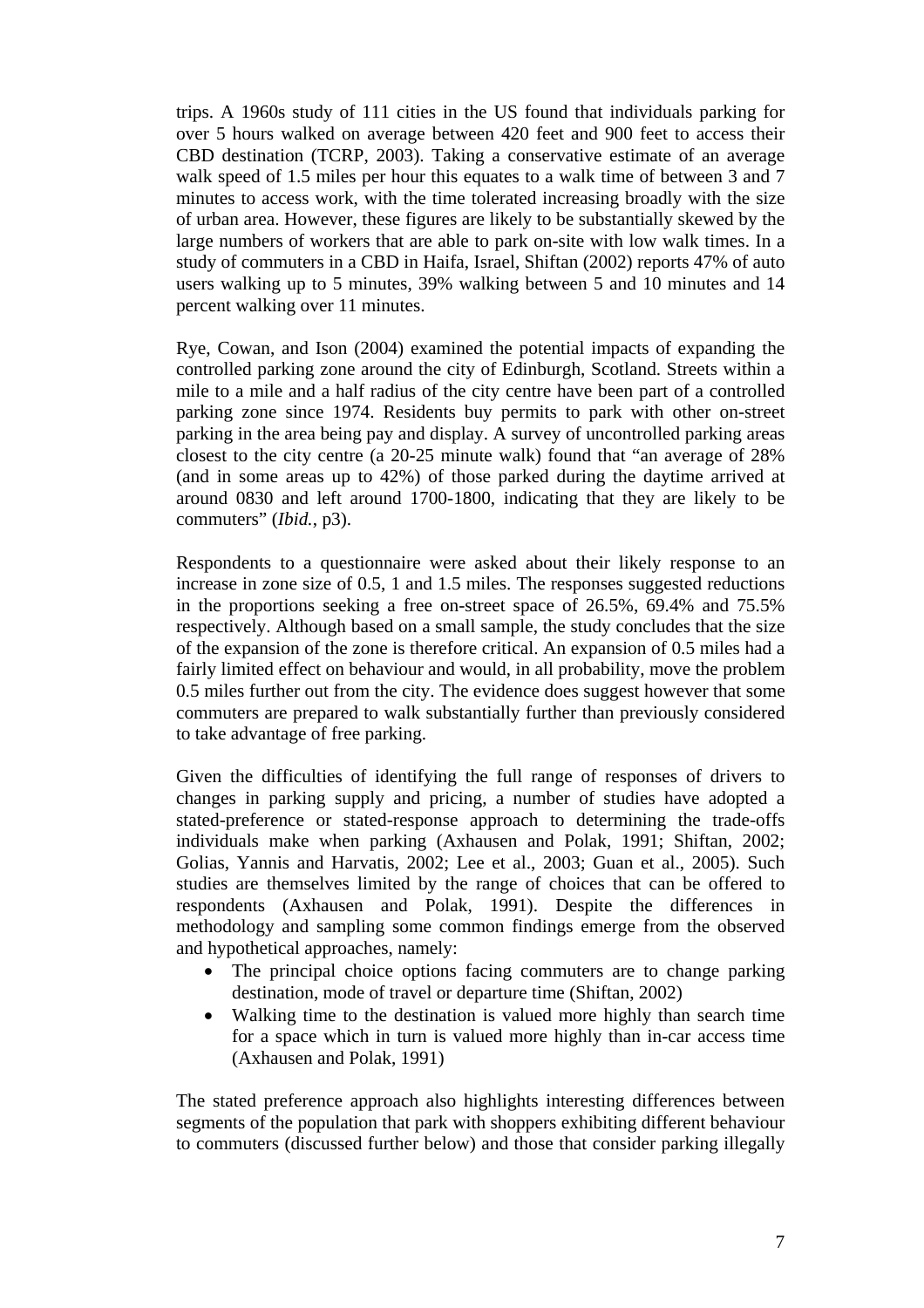behaving differently to those that do not (*Ibid*.). The evidence base is however too thin to usefully generalise here.

In summary, a shift in parking location appears to be the primary behavioural response of commuters to parking restrictions. This underlines, as was the case in Portland, the need for an area-wide strategy if the problems are not simply to be moved elsewhere. The reported evidence on willingness to walk to take advantage of free parking spaces is surprising given the identification of the importance of out of vehicle costs in the mode-choice decision. This requires further investigation as it is critical to the consideration of the potential zone of impact of parking policies. One explanation could be the existence of a minority of drivers who feel constrained to drive and for whom the journey with a long walk still outweighs the best public transport alternative (for example those involved in trip-chaining) or for whom the walk is seen as a positive part of their journey.

Modal responses vary significantly from site to site. A shift to car pooling appears to be a particularly important response, at least in a US context. Any switch to public transport is highly context dependent and interlinked with the degree to which car pooling is viewed as a viable option. Where parking pricing and supply changes have been introduced as part of a well co-ordinated package of travel demand management measures, the shifts to public transport can be impressive (TCRP, 2005). Bringing forward departure times from home would appear to be the most limited response for commuters except at the margins for those in pursuit of free spaces or for parkers that pay for a 'license to hunt' rather than for access to a guaranteed space (Rye and Ison, 2005).

The responses discussed above would appear to suggest that city centre parking policies are unlikely to deter people from seeking to work in central areas, particularly when the accompanying public transport options are good. Are restraint-based parking policies likely to deter (non-retail) businesses from locating in urban centres thus conflicting with regeneration objectives? A recent review of the importance of transport in business' location decisions concluded that the following factors were seen to be most important:

- "the quality and scope of the physical and business infrastructures;
- Factor cost and supply, especially labour;
- Institutional infrastructure and networks;
- A 'culture' supporting 'civicness' and entrepreneurship;
- Indigenous company growth;
- Agglomeration economics;
- Technological development;
- As well as more social factors such as climate, lifestyle, image and crime rates." (McQuaid et al., 2004, p2)

McQuaid et al. confirmed the findings of other research which suggests that transport considerations become important at the point when the decision to relocate has been taken rather than as a primary motivating factor for the move (Nelson et al., 1994; Gerrard, Still and Jopson, 2001; Scottish Executive, 2002). A survey in three historical cities in the UK (York, Cambridge and Nottingham) found that just over 19% of businesses were considering relocation principally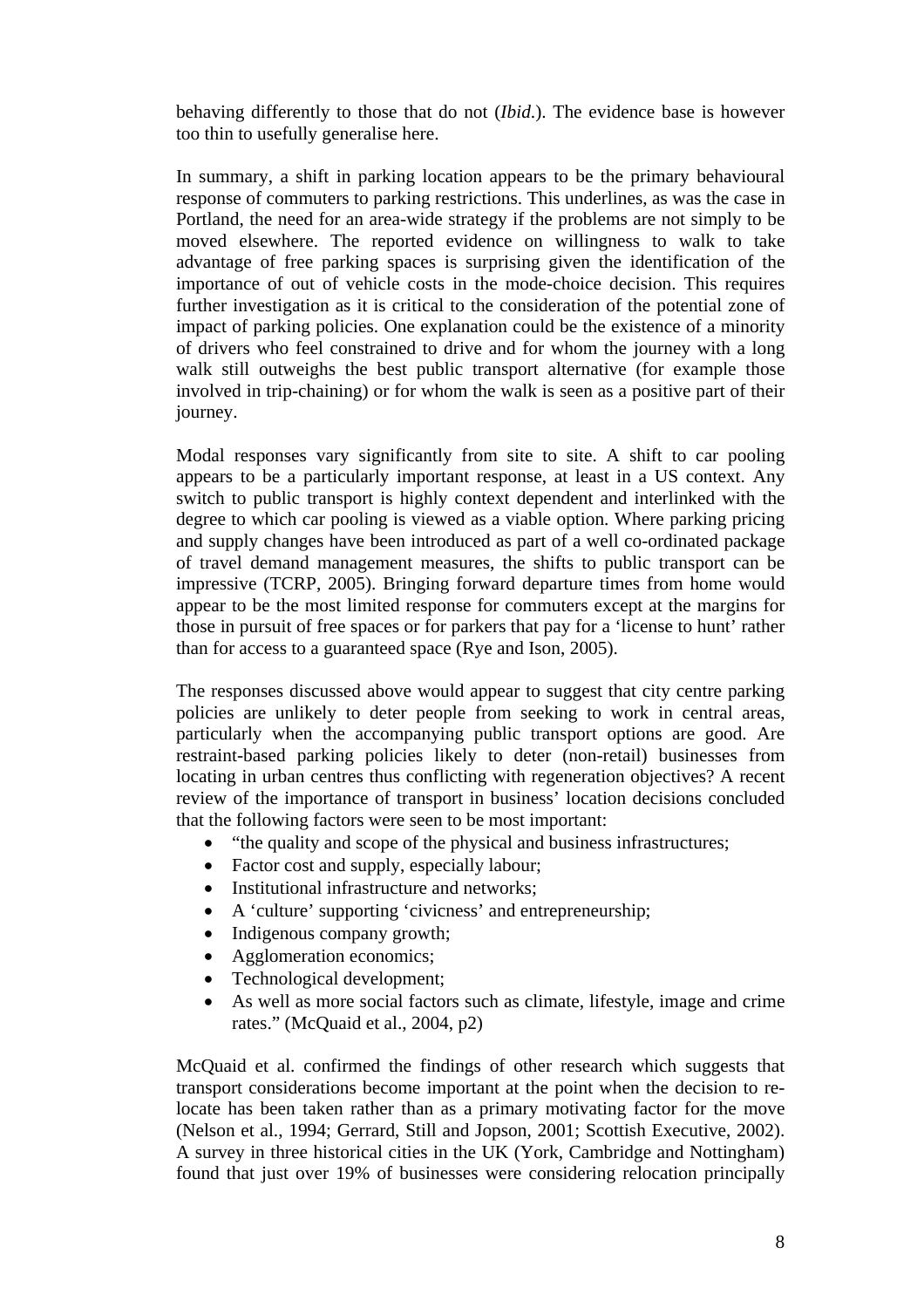due to expansion, the need for newer premises, consolidation of existing sites or building leases being up for renewal (Gerrard et al., 2001). All 152 businesses in the sample were asked to state the "key influences on any future location choice subsequent to the decision to move having been taken" (*Ibid*., p1996); the results are shown in Table 2. The study also looked at the extent to which various characteristics of locations affected the propensity to consider relocating and found that "Perceptions of acute transport problems" added no significance to the model over and above other "general location-related effects" (*Ibid*., p1997).

| Factor                      | Percentage of businesses indicating factor as key |  |  |
|-----------------------------|---------------------------------------------------|--|--|
|                             | influence on location choice                      |  |  |
| Road links                  | 16                                                |  |  |
| Staff parking               | 15                                                |  |  |
| Lease or rent costs         | 15                                                |  |  |
| Proximity to market or      | 12                                                |  |  |
| client                      |                                                   |  |  |
| Customer or visitor parking |                                                   |  |  |
| Proximity to labour supply  |                                                   |  |  |
| Rail or bus links           | 6                                                 |  |  |
| Proximity to goods or       | 5                                                 |  |  |
| services                    |                                                   |  |  |
| Traffic noise               | 3                                                 |  |  |
| Proximity to competitors    | 3                                                 |  |  |
| Air quality                 | $\mathcal{R}$                                     |  |  |

**Table 2: Factors influencing location choice** *(Source: Gerrard et al. 2001)* 

van der Schaaf (2002) reports on a major implementation of city centre parking restraint in Amsterdam which forms part of a large area-wide mobility management plan. Most of the area inside the inner ring road is now subject to significant parking restraint. Car mileage in the historical core has reduced and public transport trips to the centre have increased. However, van der Schaaf notes that the congestion problem has migrated to areas outside the ring road due, in part, to the absence of strong land use policies and parking restraint in these areas. It is suggested that some employment has left the urban core for the periphery (*Ibid.*) although empirical supporting data is not provided and this phenomenon may be the result of the other non-transport factors described by Gerrard et al. (2002). There is also evidence that strict maximum parking standards in inner areas do not drive businesses out of city centres. Enoch (2002) describes a number of examples of parking cash-out type schemes applied in a UK context. The Orange telecommunications company recently relocated its offices to central Bristol and was allowed only 105 spaces for 700 staff. Staff that worked at the previous office were offered a four year package to give up their car with £1200 being offered in year one (reducing by £300 per year). The company budgeted for over 400 workers to give up their cars in year one (*Ibid*.). Further discussion of parking standards can be found in Shoup (2005a).

The evidence on the impact of parking (and other demand restraint) policies on business location decisions is weak. Integrated transport demand management strategies at a site and city level can do much to offset the impacts of reduced spaces or increased charges. A key factor in demonstrating the success of a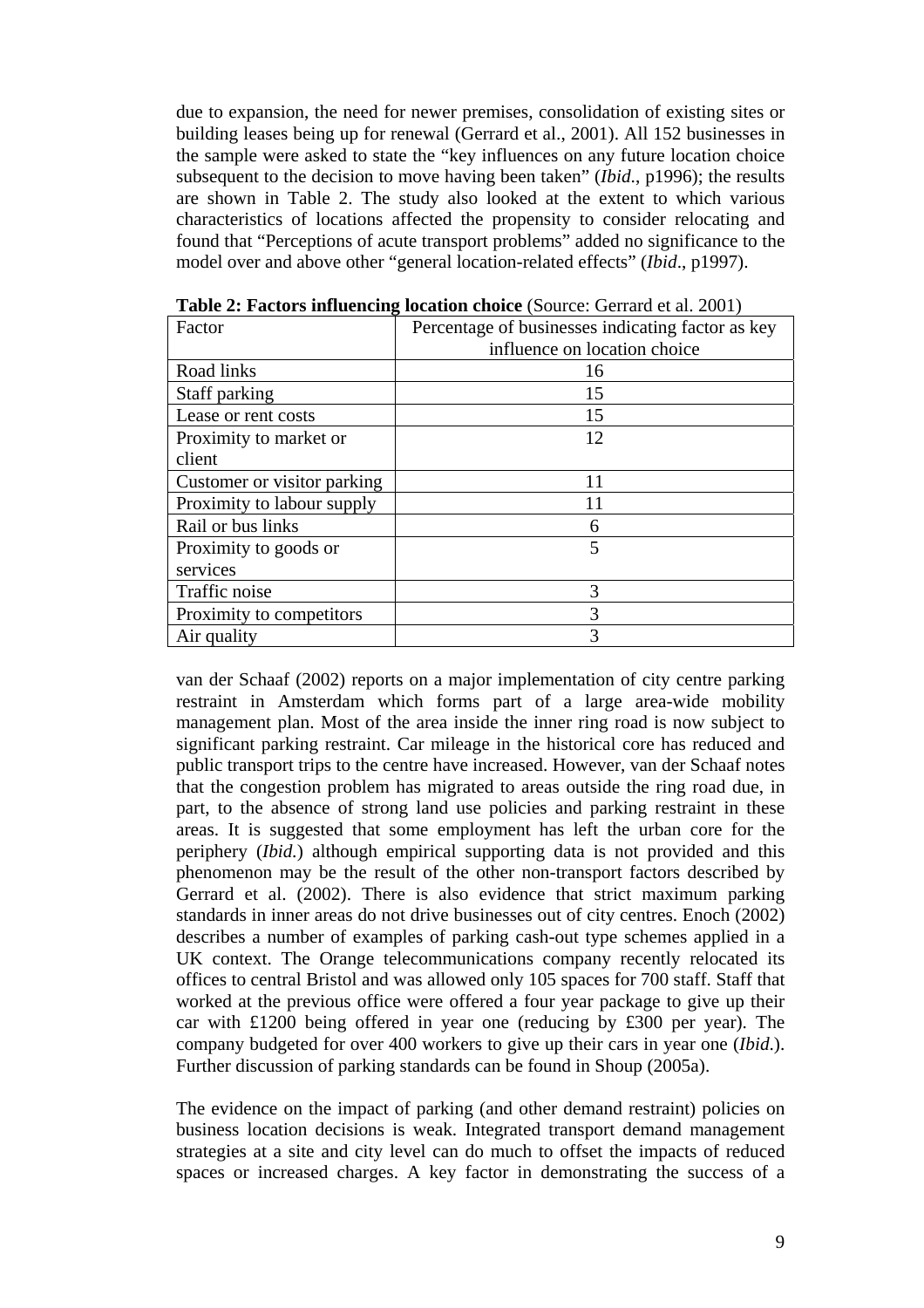strategy to business would appear to be an improvement in the accessibility of the workforce (and potential workforce) to the site of employment. However, as the Amsterdam example suggests, the city centre policies must also be consistent with those put forward outside the urban core if issues of outward migration are to be avoided.

## **Parking for other commercial and leisure uses**

This section reviews first the relatively limited evidence on the behavioural response from non-commuters and then looks at the more macro level evidence of the impact of parking policies on urban vitality.

Hensher and King (2001) conducted a stated preference study of casual visitors to the CBD in Sydney. They note that there is a "dearth of information, locally, nationally and internationally" to responses to changes in parking pricing, supply, security, access rules and in particular on their decision to select the retail centre to visit (*Ibid*., p177). In the study, different options were presented to respondents on where they might park (close in, on fringe or outside CBD), whether they would park and change mode, change mode or not travel to the CBD at all. A range of parking prices was presented to the respondents for the close in, fringe and outside CBD options as were a range of curfew options (after 06:30, after 09:30 or 24 hour parking). Different walk times were also assigned to the alternative parking options. The results are based on around 660 responses, around 200 of which were public transport users on the day. A nested logit model was constructed of mode and parking choices.

The implied parking price elasticities (i.e. a 1% increase in the hourly parking rate leads to an X% reduction in the probability of choosing to park in a given area) were as follows:

- Centre of Central Business District -0.54
- Elsewhere in CBD -1.02
- Outside CBD -0.48

Increases in tariffs would lead to a noticeable relocation of parkers from close in to elsewhere in the CBD. Other, more price sensitive parkers (already parking elsewhere in the CBD) have a greater tendency to park further out or shift to public transport use. Under all of the scenarios examined, there was very little reduction in the total number of journeys made to the CBD. The elasticities with respect to price are high. The authors conclude that "In general there is high sensitivity to parking prices, far higher than one finds for in-vehicle cost and even travel time in mode choice" (p191). A study in Cambridge (UK) reported on by Bain (2002) also found a willingness to trade-off convenience for price but low elasticities with respect to the numbers of individuals choosing to travel by car.

A stated intention study of non-work trips in Haifa, Israel (Shiftan, 2002) examined the results of parking price and walk time as shown in Figure 1. The parking prices shown are absolute prices relative to a fee at time of survey of survey 3.7 New Israeli Shekels (NIS). The walk time was used as a proxy measure for reducing the supply of spaces.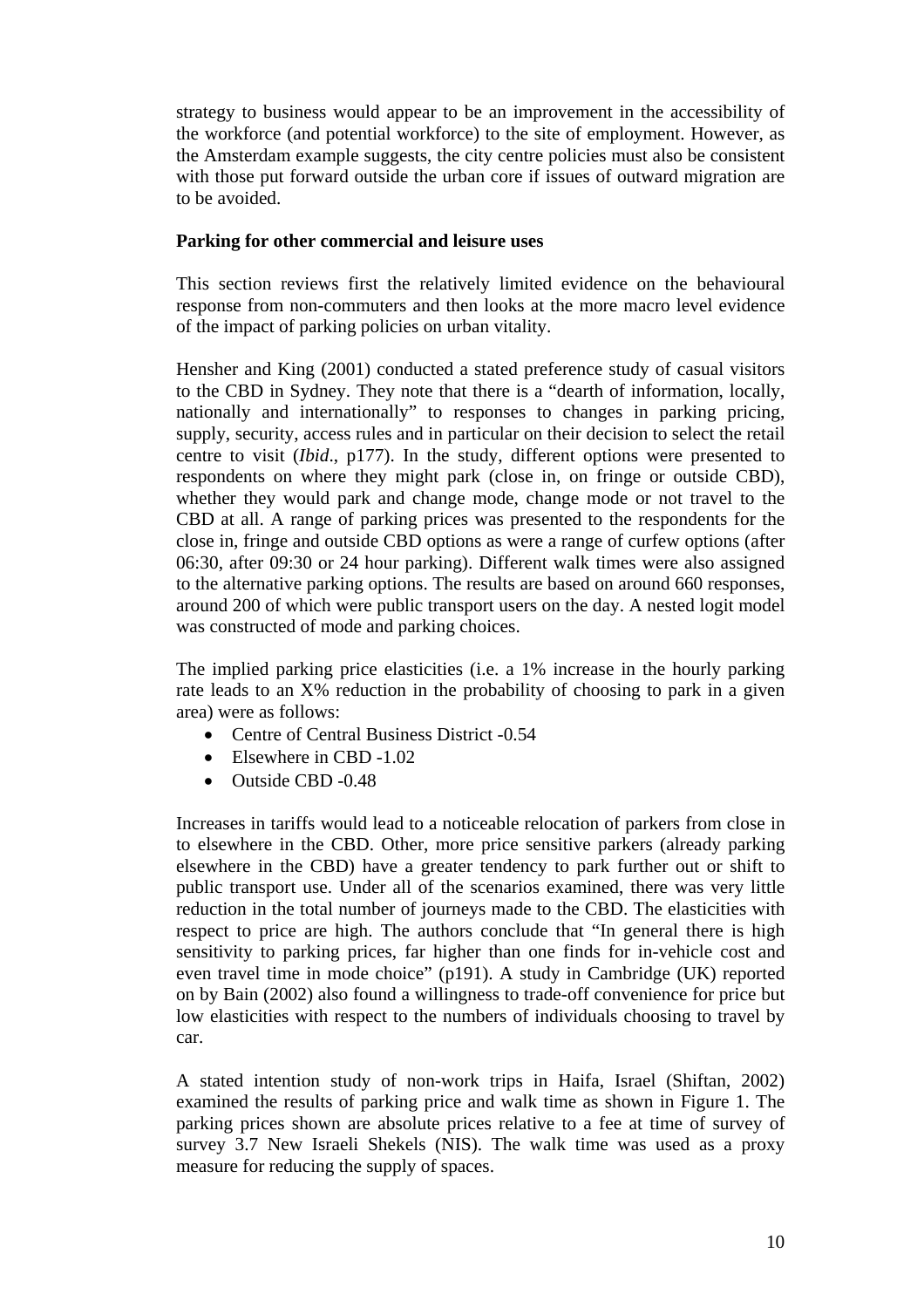

**Figure 1: Responses to parking pricing and supply changes in Hiafa (Shiftan, 2002)** 

There is a far greater stated range of responses to parking pricing increases and supply restrictions from this non-work sample than form the corresponding work sample. Again, a greater stimulus to change behaviour appears to be provided by the supply restrictions rather than through pricing (although the study did not examine the details of how pricing changes would affect parking location choice within the centre). Under all scenarios substantial proportions of respondents indicated that they would either change destination or not make the trip at all. This finding contrasts with that of Hensher and King and Bain, perhaps because of local differences in the quality of the offer of competing destinations or, because respondents in Hensher and King's study were trading off between competing parking locations as well as between modes and whether or not to make a trip. However, even limited indications of destination change and reduced trip making as responses to parking restrictions is highly politically sensitive. In the UK for example it is explicit that parking restraint policies are introduced 'in ways which support the vitality of town and city centres and do not result in dispersal of development' (DETR, 1998, chapter 4).

Still and Simmonds (2000) reviewed the empirical and modelling evidence on the relationship between parking restraint policies and urban vitality. The study did not find substantial direct evidence of the impacts of parking policy on landuse as such responses are only likely to be seen in the long-term and "parking restraint policies have not been previously implemented with consistency and longevity" (*Ibid*., p291). The authors found that "behavioural and attitudinal studies tend to conclude that strong relationships exist (between parking provision and economic vitaility). Aggregate statistical studies on the contrary find only a very weak relationship" (*Ibid*., p313). Modelling work conducted to augment the study suggested that where strong parking restraint is introduced in the city centre but not elsewhere in the city this can have negative impacts on the city centre.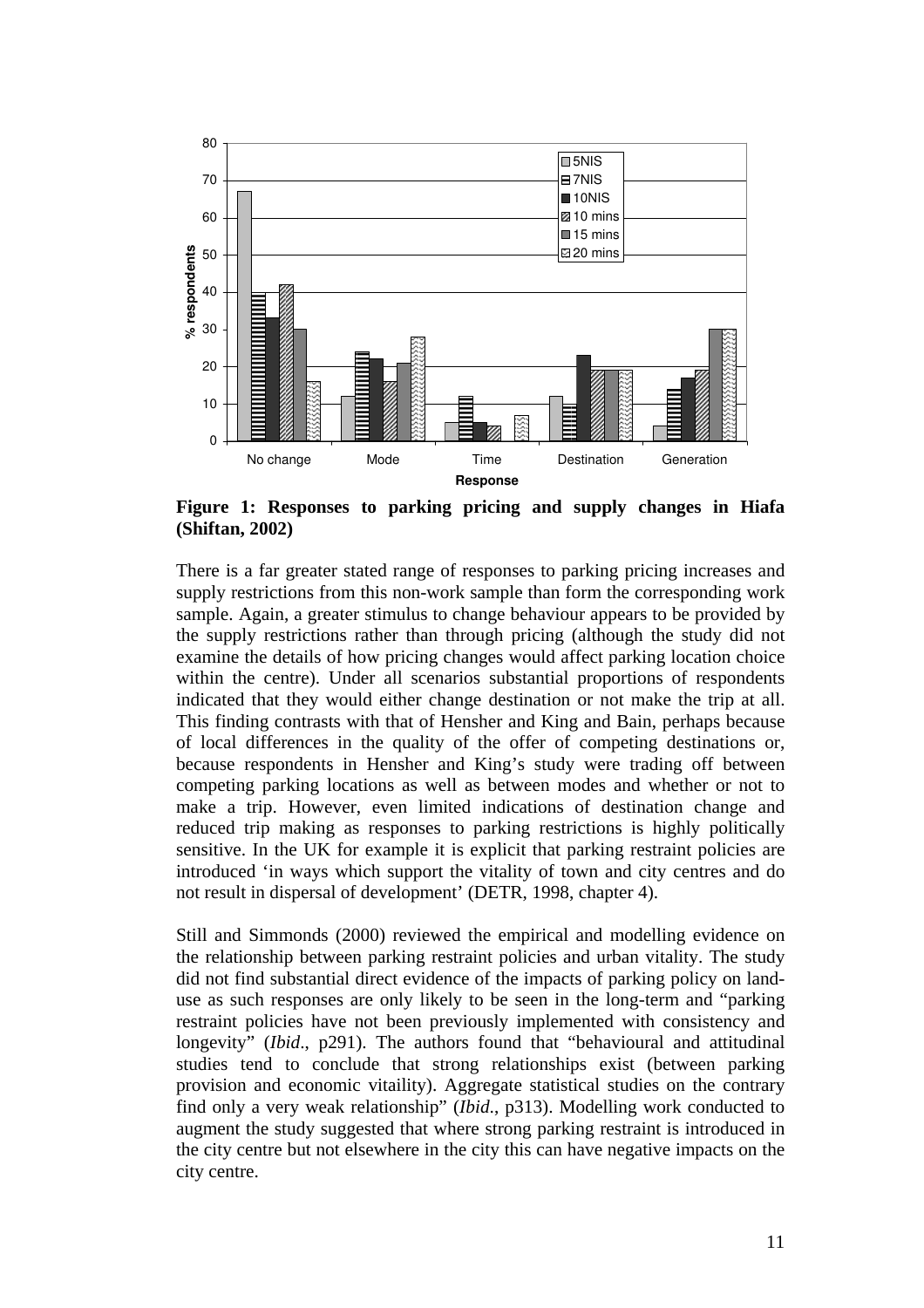Despite the prominent concerns of the impacts of parking restraint on urban vitality, little evidence exists to support such concerns. In the UK, the survey by Lockwood of town centre competitiveness examines the extent to which retail store sales are growing with respect to inflation or declining (growth below inflation). In 2002, this survey also included measures of the availability of parking spaces (spaces/1000sq m. of gross floor space), their convenience (% within 5 minutes of centre), price and % managed by pay and display (businesses strongly expressed a preference for pay as you leave type systems) (Lockwood, 2003). The survey considers five different types of centre: district; sub-regional; regional; major regional; and major city. The results for the economic performance of district, sub-regional and regional centres are shown below in Figures 2 and 3 plotted against parking spaces and convenience. The vertical bars represent the difference between the percentage of shops with growing and declining sales with a bar above the x-axis representing net growth.



**Figure 2: Parking spaces relative to development size compared to economic performance (Source: Lockwood, 2003)**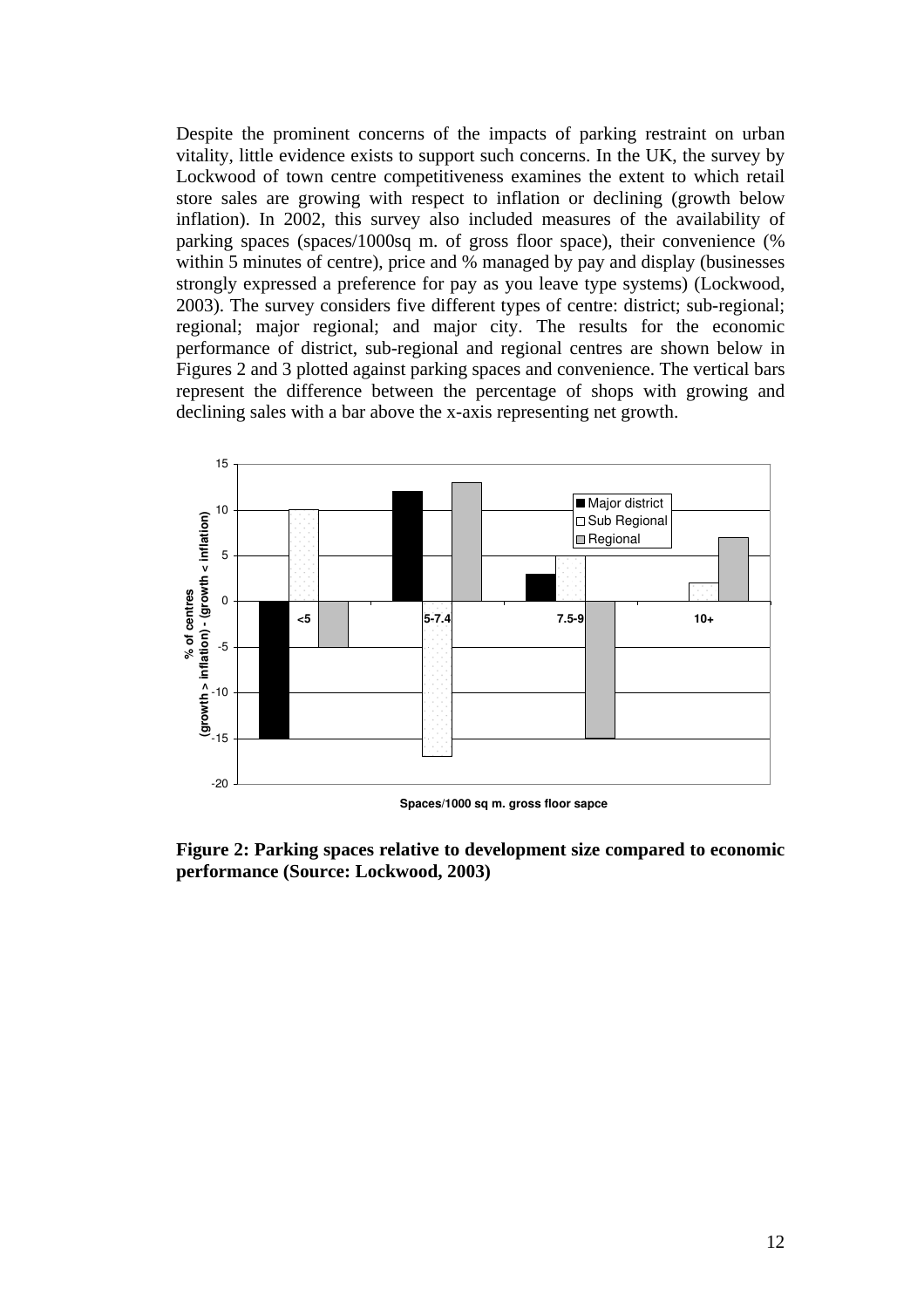

**Figure 3: Percentage of convenient parking spaces compared to economic performance (Source: Lockwood, 2003)** 

Lockwood presents the analysis for the three types of centres separately and uses the charts to make recommendations about the optimum level of provision, convenience and charge for the different types of centre. Presenting the data for the three different types of centre alongside each other shows however that there appears to be no systematic relationship between the provision and convenience of parking spaces at different types of urban centres and their economic performance. This is consistent with other studies of economic vitality and parking in the UK (Sanderson, 1997; Kamali and Potter, 1997). Space constraints preclude a more detailed analysis of other aspects of the Lockwood study but evidence is also presented of the negative impacts of new out of town shopping provision on competing regional centres. Out of town centres are typically characterised by good road access with ample free parking.

The responses of non-commute drivers are similar in nature to those of commute drivers with the additional ability to modify parking duration to limit charges. Drivers seem most likely to trade off price, convenience and duration of parking when seeking a parking space and express a willingness to change mode where this is available, before seeking an alternate, and presumably less preferable, location. There is no systematic evidence to suggest that either lax parking standards encourage or that strict standards discourage economic growth. Further work is required to investigate the link between the quality of the retail offer, the accessibility of the retail centre by all modes and the parking restraint policies.

There is a perception that visitors to town centres by car spend more and are therefore critical to the strength of the urban centre. In London, a survey of over 3000 people visiting 11 shopping centres taken to be broadly representative of sites in central, main suburban and smaller suburban centres was undertaken. It found that whilst car drivers spend £64 per week on average, bus users spend £63 per week whilst those who walk spend £91 per week (Sharp, 2005). Although the disposable income of a typical bus user in London is higher than that found in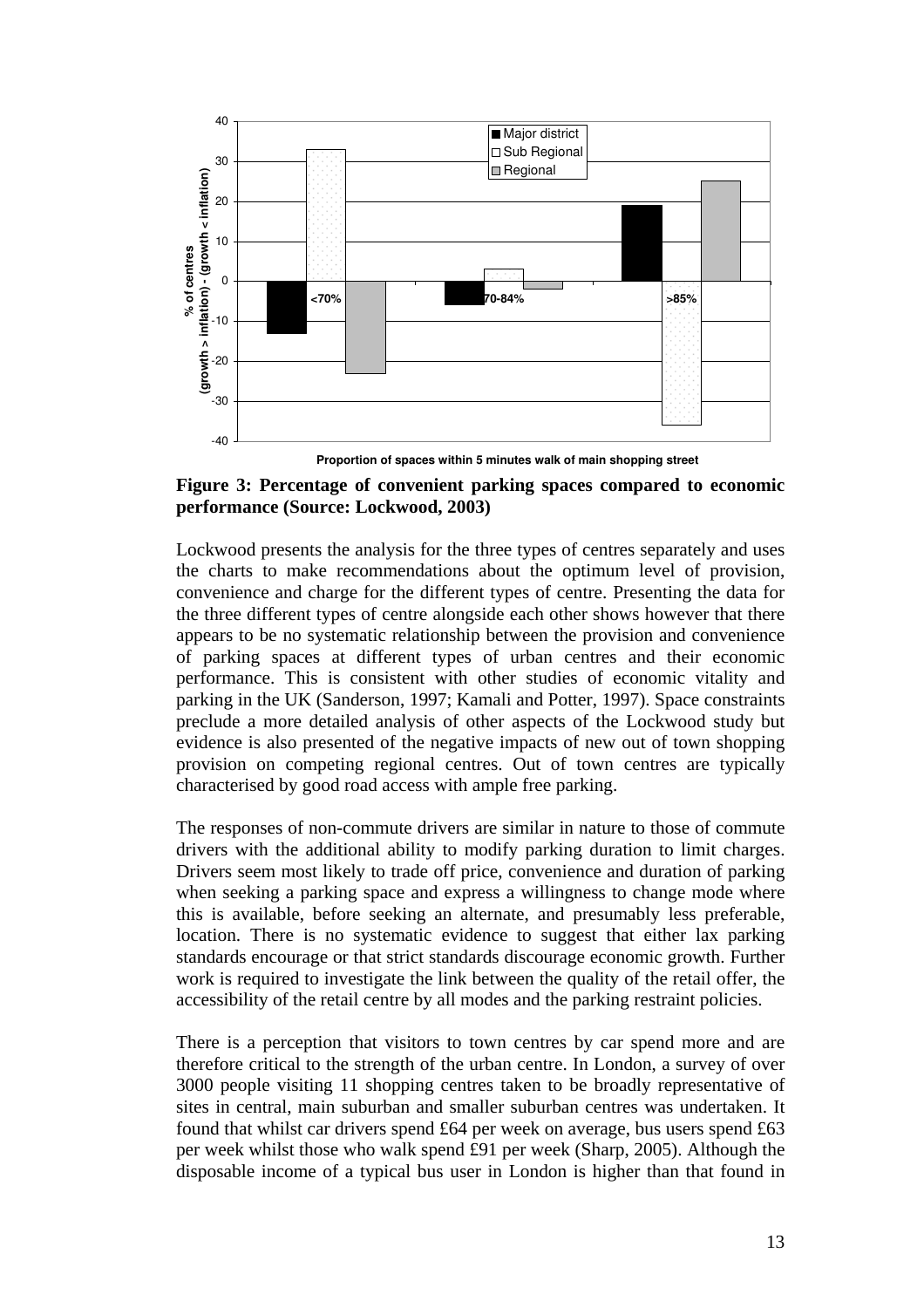other cities in the UK the results at least present a challenge to the orthodoxy that providing good car access is the main factor in encouraging shopping in an urban context.

## **Residential Parking**

The debate on residential parking concentrates on whether and where to provide off-street parking and how this provision should relate to demand. Research in North America has highlighted the extra costs that requirements for the provision of off-street parking, to at least minimum standards, have on housing costs and on the resultant social inequity that these extra costs bring to non-car owning households (Shoup, 1995; Jia and Wachs, 1999; Litman, 2004). In the UK, as part of a planning approach to encourage greater use of public transport, national guidance now recommends a maximum level of off-street parking provision for new houses of 1.5 spaces per house over the whole authority plan area. Those locations with better public transport links should have lower levels of provision. There are no legislative barriers to the development of car-free housing but very little has been constructed. This section examines why this might be and what impacts the continuation of current residential parking policies are likely to have in the future. The management of residential parking has been highlighted as a priority area of concern to transport planners particularly in inner-city and some suburban areas (Balcombe and York, 1993; Topp, 1991).

Table 3 gives an estimate of the way in which the UK fleet of 27 million vehicles is currently stored overnight. Table 4 shows the breakdown of the expected source and storage pattern for the extra 12 million vehicles forecast by 2030.

| <b>Where parked</b>            | London        | Other urban   | <b>Rural</b>  | All areas     |
|--------------------------------|---------------|---------------|---------------|---------------|
|                                | $\frac{6}{9}$ | $\frac{0}{0}$ | $\frac{0}{0}$ | $\frac{6}{9}$ |
| Garage                         |               |               |               |               |
| Private property (not garaged) | 40            | 48            |               | 49            |
| <b>Street</b>                  |               |               |               |               |

**Table 3: Current patterns of overnight vehicle storage in UK** (Source: RAC Foundation, 2004)

| Table 4: Overnight parking for extra vehicles by 2030 in UK (Source: RAC |  |  |  |
|--------------------------------------------------------------------------|--|--|--|
| Foundation, 2004)                                                        |  |  |  |

| Parking for additional cars in | <b>Additional</b> | <b>Parked off</b> | Parked on-      |
|--------------------------------|-------------------|-------------------|-----------------|
| 2030                           | cars              | street            | street          |
|                                | <b>Millions</b>   | <b>Millions</b>   | <b>Millions</b> |
| New households                 |                   |                   |                 |
| Households acquiring first car |                   | 2.4               | 1.6             |
| Additional cars in household   |                   | 1.8               | 1.2             |
| <b>Total</b>                   |                   | 9.2               | 2.8             |

The research assumes that all new residences have adequate off-street parking to house all new vehicles so, to some extent, this represents a least worst estimate for on-street parking requirements. Assuming 6m parking allowed for each vehicle this would suggest a further 16800 kms of available kerb length required for parking in existing residential areas.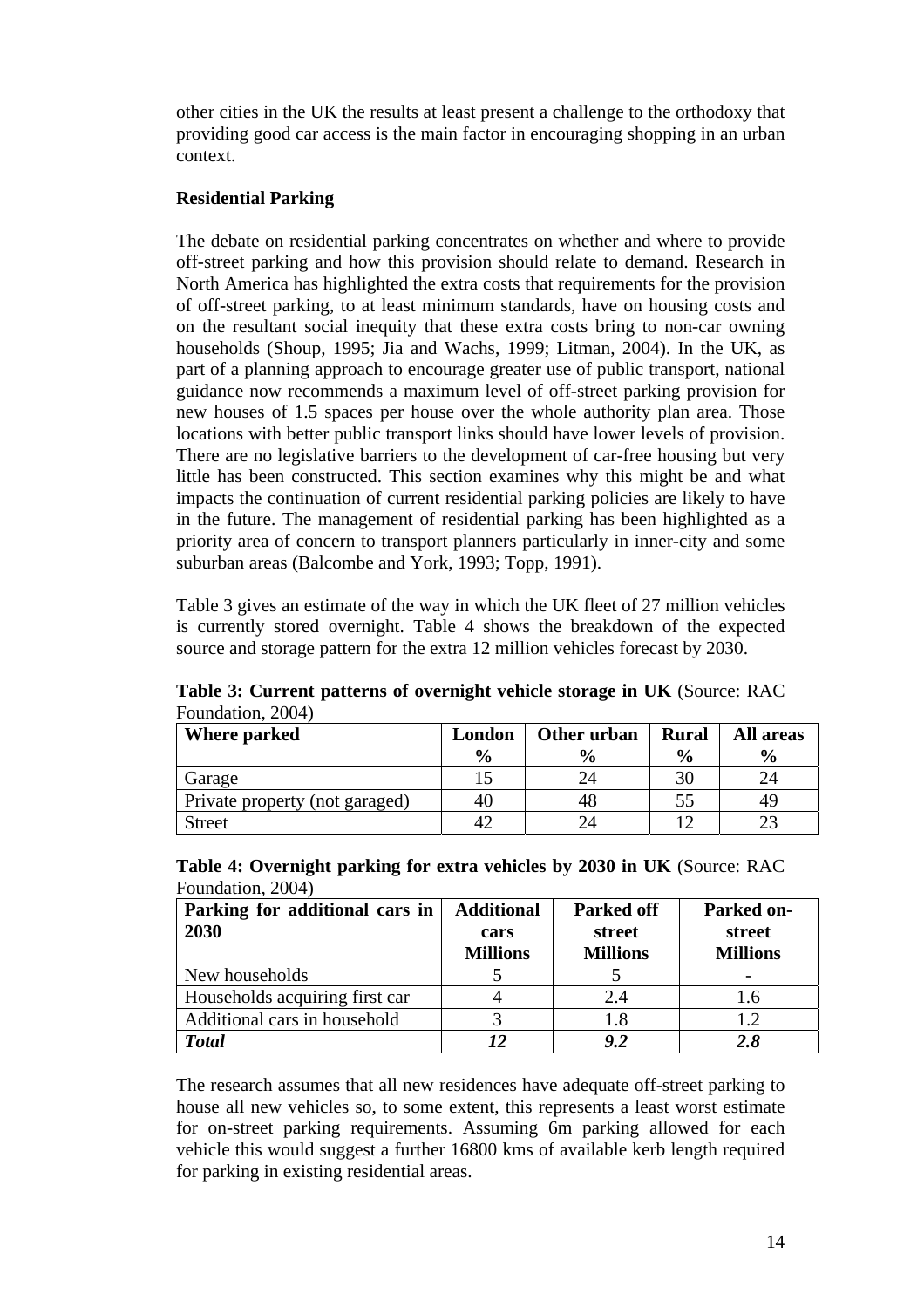Balcombe and York (1993) examined parking behaviour at eight sites in the south of England that were experiencing parking problems in the early 1990s. All sites reported at least 10% of car owners normally parking more than 50 metres from the home with this being above 30% at three sites. The constraints on availability of parking spaces had several impacts. First, the distance that vehicles were parked from the home appears to deter the purchase of better vehicles with between 22 and 54 per cent of residents saying they did not buy a better vehicle due to fear of vandalism (*Ibid*., p10). Concerns over losing a parking space and the inconvenience of finding another also appears to deter car owners from making some trips, particularly shorter trips by car with "over 50 per cent of owners at the six older sites stating that they occasionally walked instead of using their car in order to reserve their parking space" (*Ibid.*, p10). Some substitution of car trips by public transport trips was also recorded although to a lesser extent. Figure 4 shows interviewees stated responses to an increase in parking congestion.



**Figure 4: Responses to increased parking congestion (Source: Balcombe and York, 1993)** 

In most sites, the most likely response was to consider a house move. Between two and 10 per cent of respondents suggested they would reduce the number of vehicles held by the household. However, elsewhere in the interviews at least 10 per cent of residents were, at the time of survey, considering acquiring an extra vehicle. Five of the study areas already had parking restrictions in place for nonresidents. It appears that whilst supply side restrictions alone have some restraint impacts, they also give rise to unwanted side effects such as degradation of the street environment and potentially act as a contributory factor to future relocation decisions with a push to suburban areas with greater parking provision.

Stubbs (2002) reports on the conflict between rising car ownership levels and urban planning aspirations that seek to provide maximum parking standards. Research conducted on behalf of the government department with planning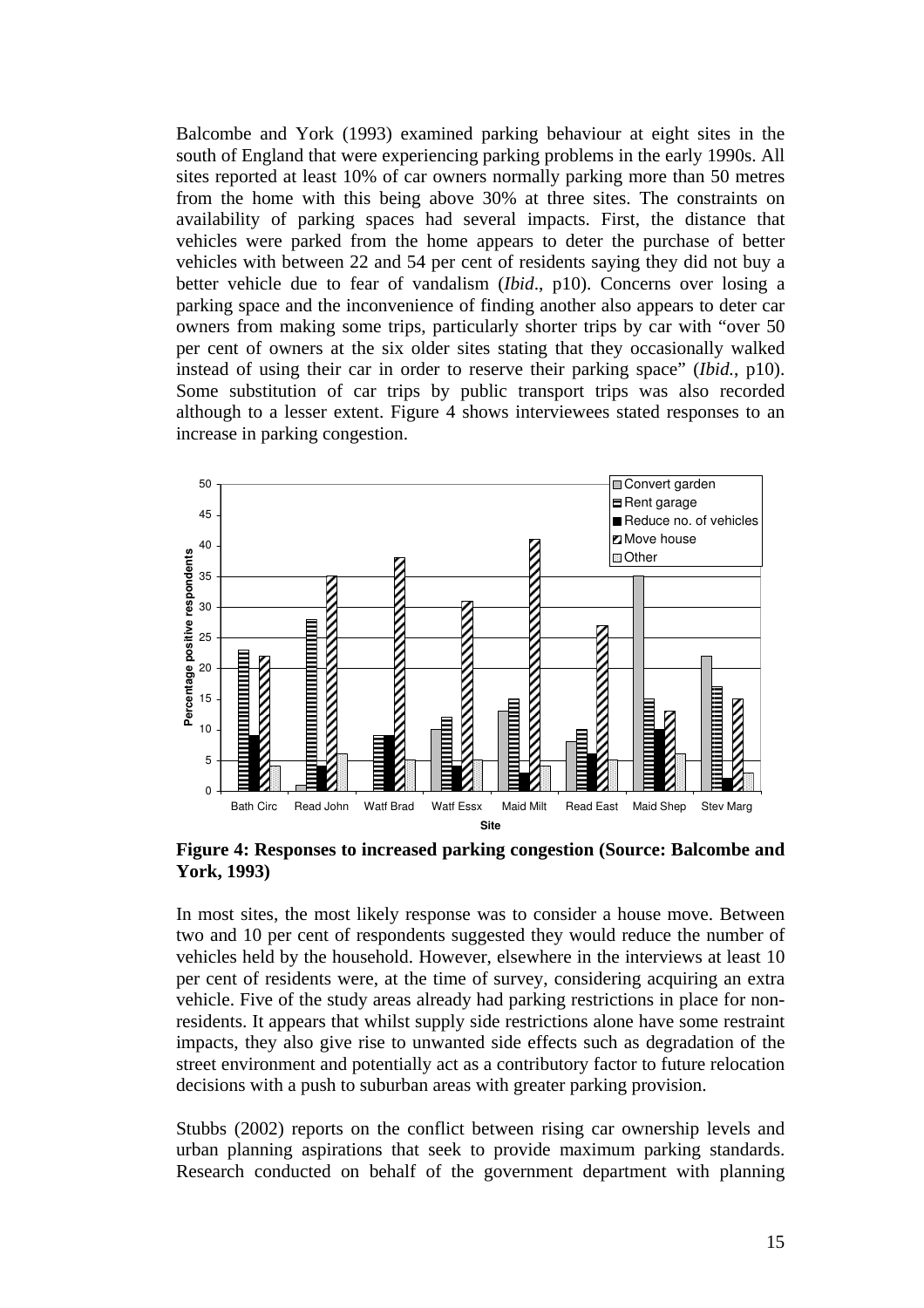responsibilities found a perceived conflict between the design of housing with restricted parking levels in order to provide more livable communities and the consequent risks of on-street and fly-parking (ODPM, 2002).

The decision about how much car-free parking to provide is driven partly by an understanding of consumer perceptions of the attraction of off-street parking provision. Stubbs surveyed a small sample (47) of residents of South East London to determine their preferences on housing design and parking provision. Faced with the option of having their current property with extra living space provided instead of a garage, 83 per cent of respondents indicated that this would detract from the value of their property compared to 17 per cent that thought it would add value (Stubbs, 2002). 24 per cent of respondents thought they would drive more in the coming two decades, the same as thought that they would drive less. Despite this, 46 per cent of people would buy a house with more parking provision if they moved now with only 1.7 per cent buying one with less (*Ibid.*). Stubbs concludes from his review and survey that "…occupiers are reluctant to give up car parking provision. Even if they do not own a car…, the possession of a space is important in their perception of property value or investment. In similar vein, they may be frequent consumers of public transport, but still require the option of car ownership, with its associated benefits in terms of convenience and lifestyle." (*Ibid.*, p234). This is somewhat of a generalization given the limited sample however, both of the studies discussed above point to the need for better understanding of consumer motivations in house purchasing, including greater understanding of the segmentation of the market.

The absence of adequate parking provision in the existing housing stock does not appear to have a substantial limiting factor on the rise in car ownership. The exception to this occurs in parts of London (Whelan, 2003), an effect which is clouded by the high quality public transport alternatives and higher levels of congestion that are less likely to exist elsewhere. Supply restrictions have benefits for the design of more compact and livable urban developments. However, by themselves they appear to be an ineffective tool as they can generate substantial overspill on-street parking problems that detract from the quality of the local street environment. If supply-side restrictions alone are not sufficient then parking restraint policies will also be required. Current residential parking restrictions are typically established to manage commuter or event parking by non-resident commuters and therefore do little to address the pressures described above. The two principal barriers to tackling residential parking policies are enforcement costs and community acceptance. The former can increasingly be tackled by new technology. The latter might usefully be addressed through consultation where at least a common view on the existence of a problem should be possible to establish.

## **Conclusions**

If the conflict between restraint policies and regeneration is a major cause of pragmatic politics rather than transport objectives dominating the setting of parking policies (IHT, 2005) then, this relationship needs to be understood. This paper has reviewed the behavioural response literature and the wider literature on the impacts of parking policy on the local economy. As with many previous reviews on parking, this review has found that the published evidence base is not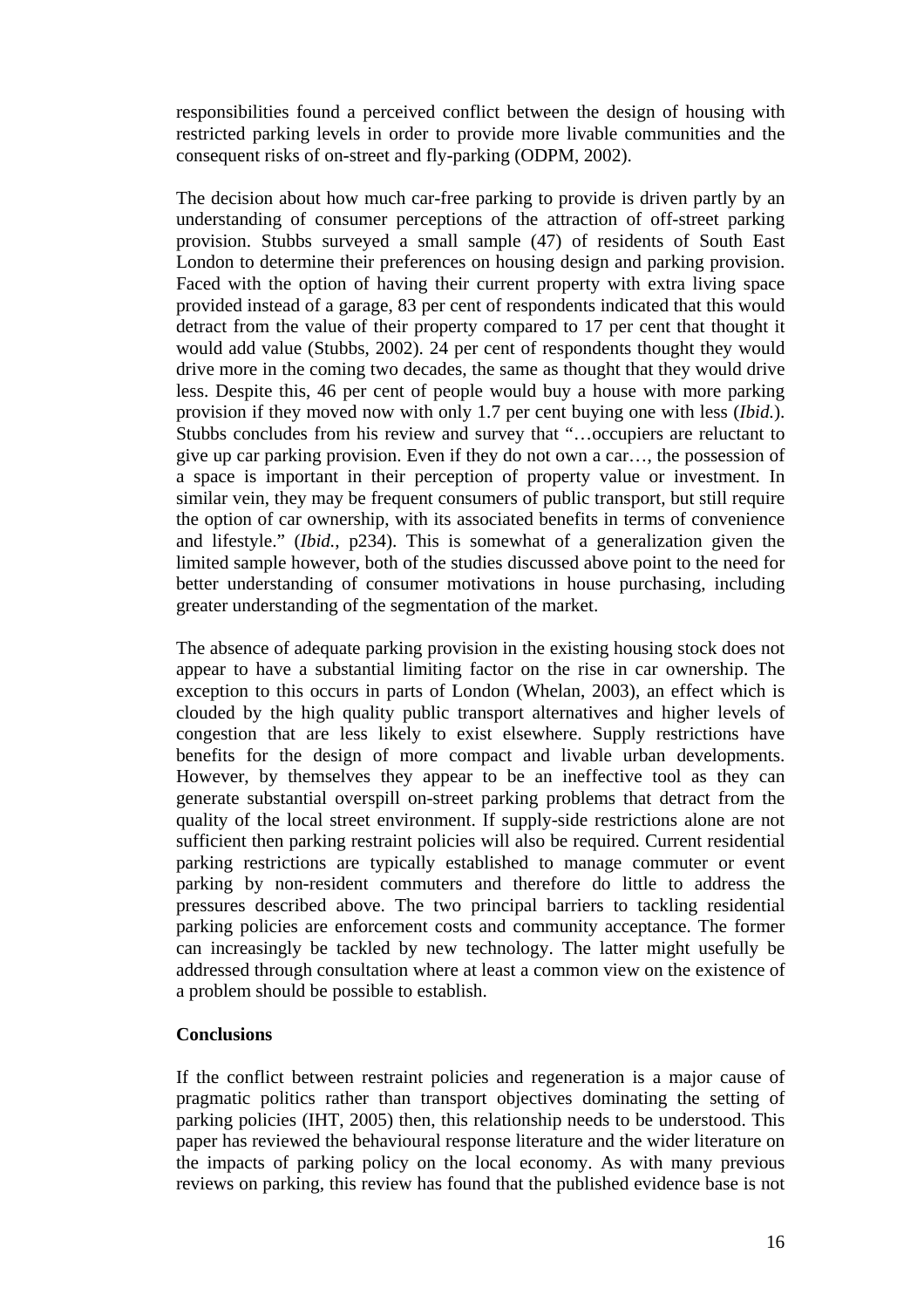as strong as it should be. However, enough evidence exists to challenge the orthodoxy that exists amongst decision-makers that parking restraint will discourage economic development.

Commuter parking policies are rarely implemented in isolation. Where, a package of alternative options and new or improved transport alternatives are introduced alongside changes to parking supply or price substantial mode shift has been achieved. Access to the right mix of skills from within the labour market is essential to business. Such accessibility can as well, if not better, be provided in city centres for many industries as on out of town developments as practical experience demonstrates. Greater integration of social data, transport provision and spatial information is now possible and should be used to promote the accessibility impacts of alternative restraint and location policies to different sectors of the employment market.

The evidence base continues to confirm that out-of-pocket costs (fees and walk time) are more important to drivers than in-vehicle costs. Despite the observed sensitivity of drivers to increased walk time, there is evidence of unexpectedly long walk legs from free parking spaces being made indicating that the migration of parking problems will occur unless restrictions cover a wide area. As would be expected, restraint based policies in the urban core whilst lax parking standards exist in edge of town sites acts against the effectiveness of the city centre policies.

Drivers making leisure and shopping trips have a far greater range of options available to them to respond to parking restraint policies than commuters. These include reducing frequency of visits and changing destination as well as altering how and how long they visit a centre for if they still decide to go. The concerns that exist about the potential loss of trade to competing centres must have some foundation. People trade quality of offer against cost and convenience across many parts of their lives and large out of town centres have been observed to impact on city centre shopping in the period following their opening. Urban policy in developed countries is focusing on promoting town and city centre redevelopment so concerns about the impact of traffic restraint policies on competition between adjacent urban centres are at the forefront of political concern. It is surprising therefore to find that those studies conducted to date fail to demonstrate any clear effect of the impact of parking standards or prices on commercial vitality at an aggregate level. This suggests that parking policies may be of lower importance in determining the choice of centre to visit than other factors. The degree to which this statement is true will depend on the similarity of the quality and breadth of the retail offer between adjacent centres.

Residential parking policy suffers from the biggest dearth of research evidence. In many cities there is rising pressure on on-street parking spaces, particularly in areas with large amounts of housing constructed before the 1950s when car ownership began to rise sharply. There is a lack of clarity over the degree to which minimum and maximum parking standards should be applied. Over application of minimum standards disadvantages those with no need for a parking space whilst under provision in areas poorly served by public transport produces unwanted overspill effects. The interaction between parking standards,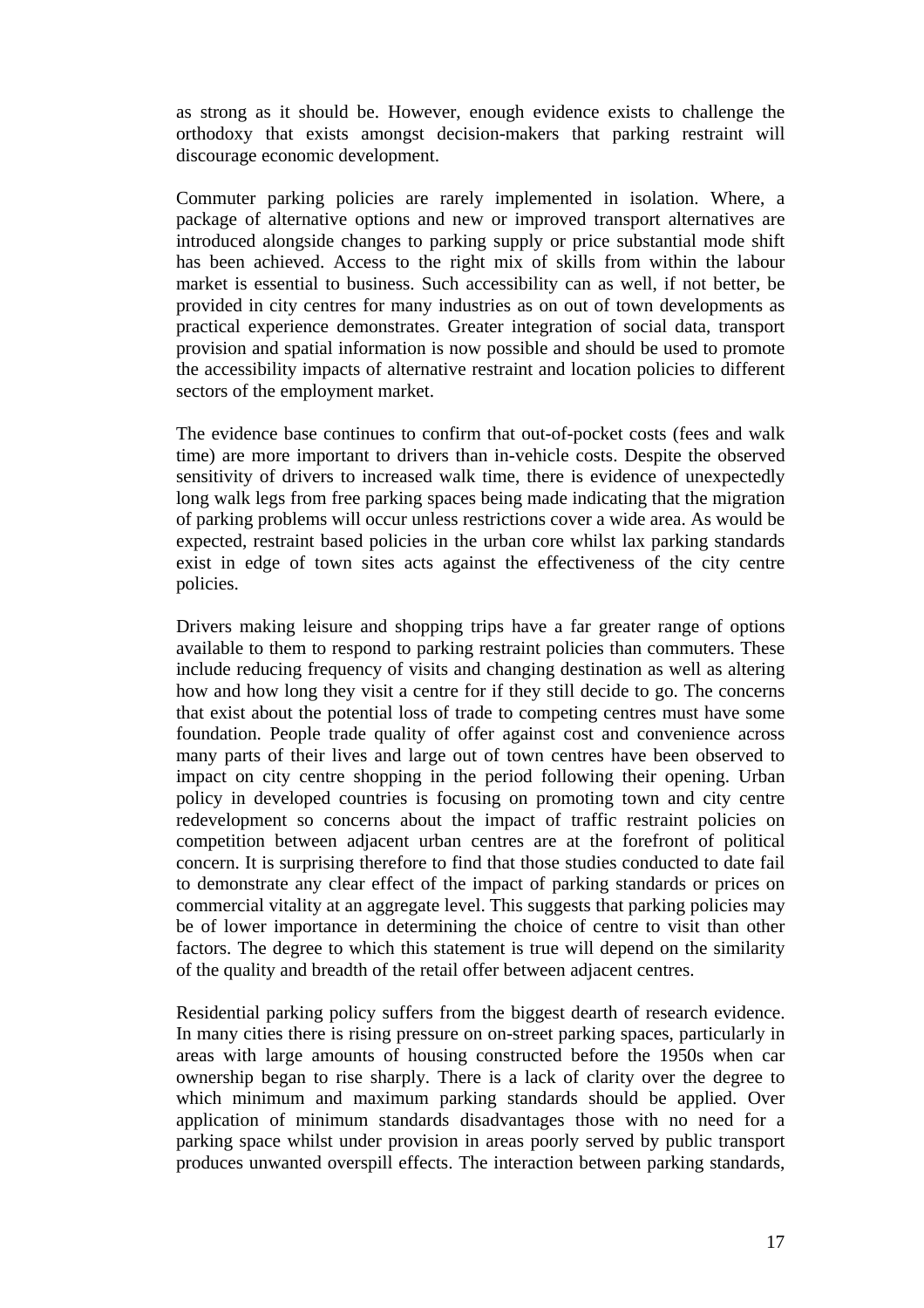resultant residential density and the viability of alternative modes of transport needs to be understood.

Parking policy will rise in importance over the coming decades as car ownership continues to grow. Even if road user charging is introduced in a small number of urban areas, effective parking policies, although different (ALG, 2005), will be required. Several areas requiring further research have been identified:

- The importance of out-of-vehicle costs and in particular walk-times on parking behaviour. Within this, greater attention should be paid to the segmentation of the parking market;
- Understanding the zones of influence of parking restraint policies, particularly for commuter traffic;
- The importance of the quality of the retail offer, public transport accessibility and parking policies in determining retail destination choice at a disaggregate level;
- The impacts of restricted residential parking on short-term transport adaptations and long-term housing location decisions;
- Evaluation of the impacts of residential new-build parking standards on mode choice.

We do not understand nearly enough about how individuals respond to parking policy interventions nor how these responses interact with local circumstances, the availability of alternative transport modes or alternative destinations. A continued failure to take on the research challenges in this area will surely see increased degradation of the residential environment and further imbalances in supply and demand in a variety of locations for work, shopping and leisure trips. Parking policy may not be theoretically appealing but it is practically essential.

#### **References**

ALG (2004) 'Monitoring Congestion Charging: Changes in Parking Usage and Revenues', Report to the Association of London Government by Ove Arup & Partners Ltd, London, www.alg.gov.uk

Axhausen, K.W and Polak, J.W. (1991) 'Choice of parking: Stated preference approach' *Transportation* **18**(1) pp. 59-81

Bain, R. (2002) 'Improving the quality of city centre parking: will the consumer pay?' *Traffic Engineering and Control*, **43**(5) pp. 175-79.

Balcombe, R. J. and York, I. O. (1993) 'The future of residential parking', Project Report 22, Transport Research Laboratory, Crowthorne, Berkshire, UK

Bates, J., Skinner, A., Scholefield, G. and Bradley, R. (1997) 'Study of parking and traffic demand: a Traffic Restraint Analysis Model (TRAM)' *Traffic Engineering and Control* **38**(3), pp. 135-41.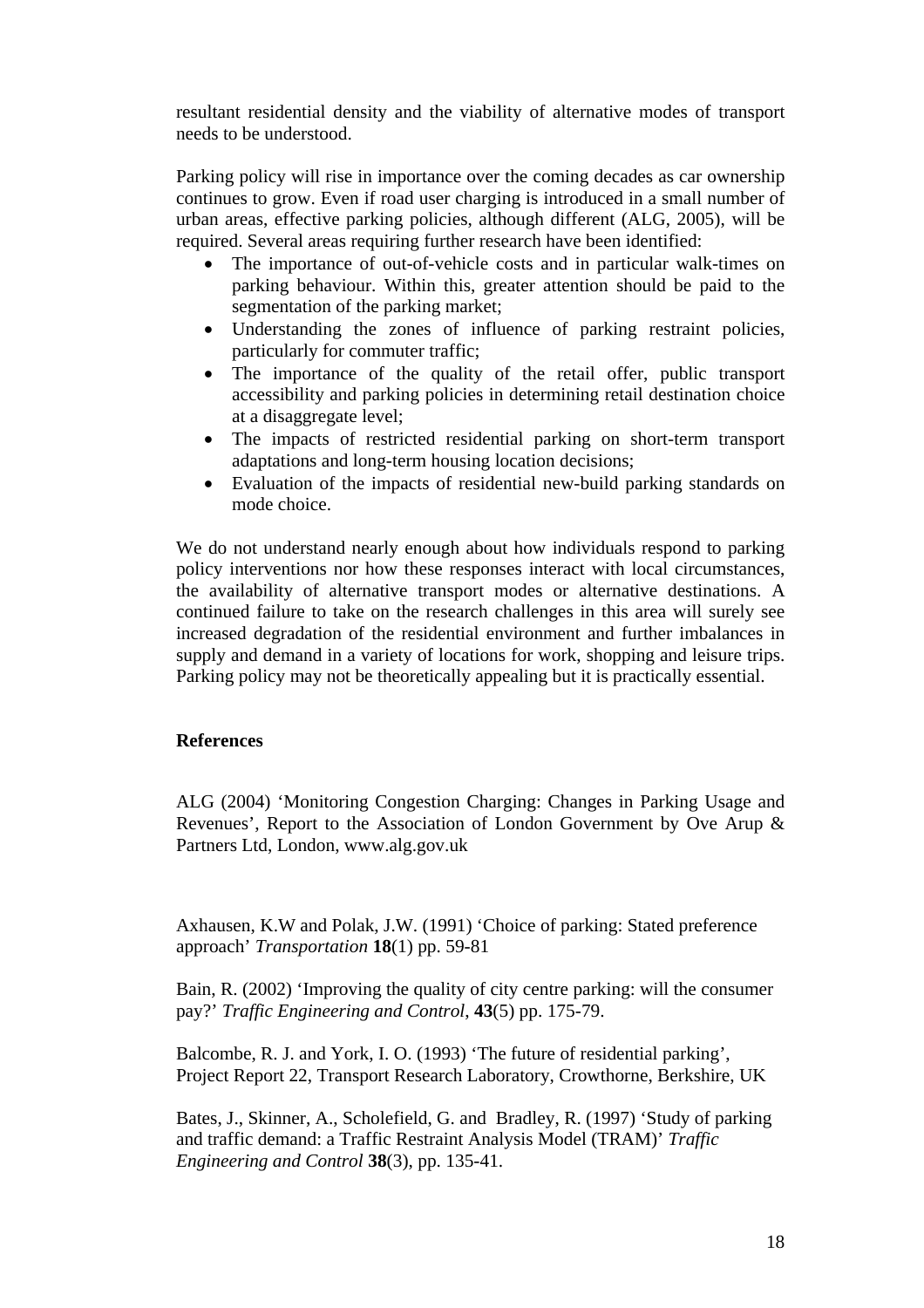Bayliss, D. (2002) 'Setting the Scene', Paper Presented at British Parking Association Conference, London, February 2002.

Bianco, M. J. (2000) 'Effective Transportation Demand Management: Combining Parking Pricing, Transit Incentives, and Transportation Management in a Commercial District of Portland, Oregon.' *Transportation Research Record*, **1711**, pp. 46-54.

Calthrop, E., Proost, S. and van Dender, K. (2000) 'Parking Policies and Road Pricing', *Urban Policy*, **37**(1), pp 63-76.

Coombe, D., Guest, P., Bates, J. and Le Masurier, P. (1997) 'Study of parking and traffic demand', *Traffic Engineering & Control*, **38**(2), pp 62-75. Dasgupta, M., Oldfield, R., Sharman, K. and Webster, V. (1994) 'Impact of transport policies in 5 cities', TRL Project Report 107, Crowthorne, Berkshire.

DETR (1998) 'A New Deal for Transport: Better for Everyone', Department of the Environment, Transport and the Regions, HMSO, London.

Enoch, M. (2002) 'UK parking cash out experience, and lessons from California', *Traffic Engineering and Control*, **48**(5), pp184-187

Feeney, B. P. (1989) 'A review of the impact of parking policy measures on travel demand', *Transportation Planning and Technology*, **13**, pp 229-234.

Gerrard, B., Still, B. and Jopson, A. (2001) 'The Impact of Road Pricing and Workplace Parking Levies on the Urban Economy: results from a survey of business attitudes', *Environment and Planning A: environment and planning*, **33**, pp. 1985-2002

Golias, J., Yannis, G. and Harvatis, M. (2002) 'Off-street parking choice sensitivity', *Transportation Planning and Technology*, **25** (4), pp333-348

Guan, H. et al. (2005) 'Modeling Parking Behaviour for Better Control and Pricing: A Case Study From One of the Busiest Retail Shopping Areas in Beijing, China', Paper presented at the 84<sup>th</sup> Annual Meeting of the Transportation Research Board, Washington D.C., January 2005.

Hensher, D. A. and King, J. (2001) 'Parking demand and responsiveness to supply, pricing and location in the Sydney central business district' *Transportation Research A*, **35**(3), pp 177-96.

IHT (2005) 'Parking Strategies and Management', Institution of Highways and Transportation, HQ Media Services Ltd, Essex, ISBN: 0 902933 36 1

Jia, W. and Wachs, M. (1999) 'Parking Requirements and Housing Affordability: A Case Study of San Francisco'. Paper presented at the 78<sup>th</sup> Annual Meeting of the Transportation Research Board, Washington D.C., January 1999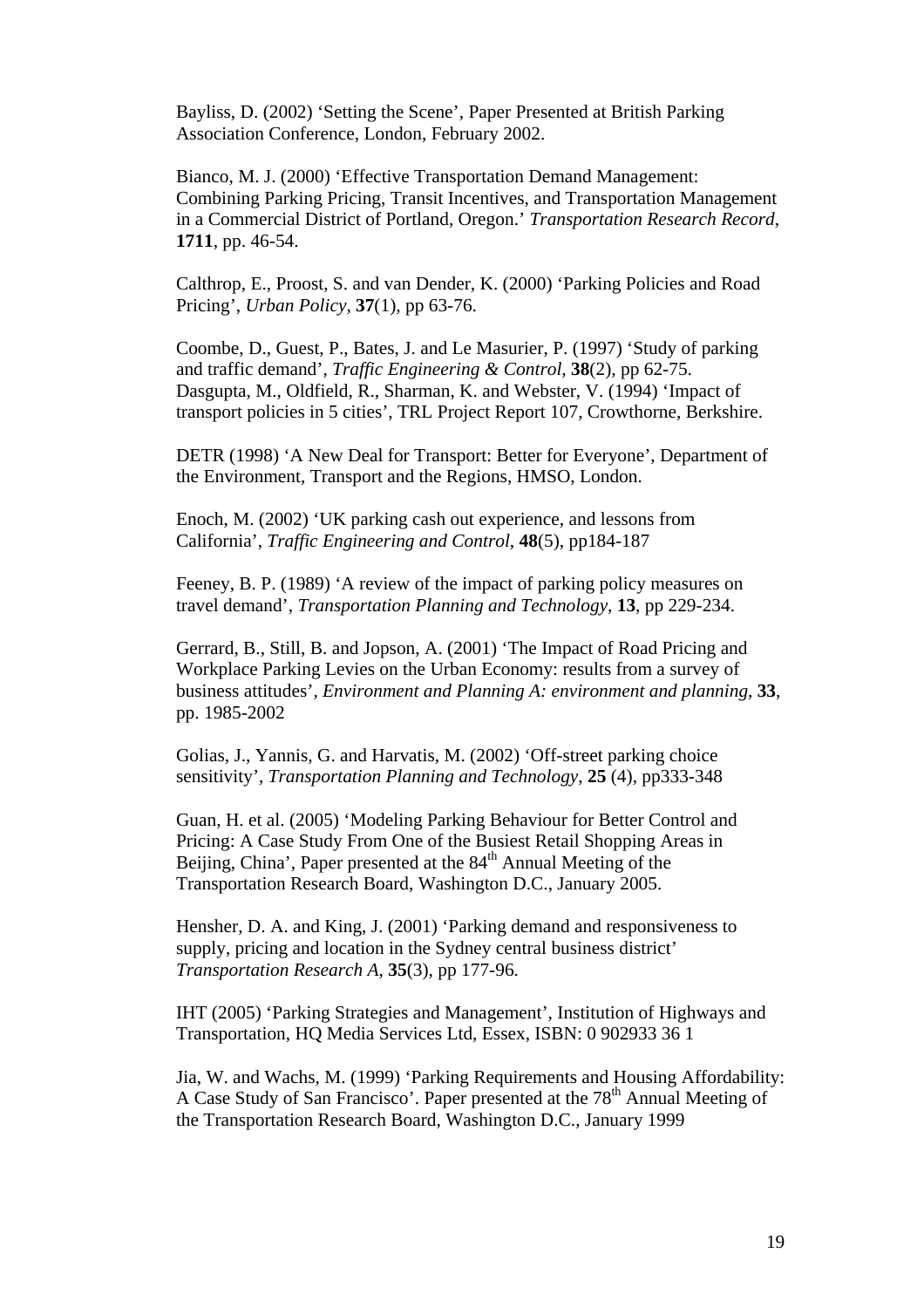Kamali, F. and Potter, H. (1997) 'Do Parking Policies Meet Their Objectives?', Paper presented at the European Transport Forum Annual Meeting, London 1997, PTRC

Lee, S., Lee, Y.H. and Park, J.H. (2003) 'Estimating Price and Service Elasticity of Urban Transportation Demand With Stated Preference Technique: A Case in Korea'. Paper presented at the  $82<sup>nd</sup>$  Annual Meeting of the Transportation Research Board, Washington D.C., January 2003

Litman, T. (2004) 'Parking Requirement Impacts on Housing Affordability', www.vtpi.org

Lockwood, J. I. (2003) 'The Lockwood Survey 2002: Keeping the focus on town centre competitiveness', Urban Management Initiatives, Huddersfield, UK.

Marsden, G. and May, A.D. (2005) 'Do institutional arrangements make a difference to transport policy and implementation? Lessons from Great Britain', *Forthcoming in Environment and Planning C: Government and Policy*.

Marsden, G. and Wootton, J. (2001) 'A review of Local Transport Plans in England', Proc. AET European Transport Conference, 10-12 September 2001, Homerton College, Cambridge, UK, CD-ROM, PTRC, London

May, A.D. (1996) 'Transport Policy' in, O'Flaherty, C.A. (Ed) Transport Planning and Traffic Engineering, London, Elsevier Butterworth Heinemann.

McQuaid, R.W., Greig, M., Smyth, A. and Cooper, J. (2004) 'The importance of transport in business' location decisions', Report to Department for Transport, Napier University, www.dft.gov.uk

Nelson, J.D., Leitham, S. and McQuaid, R. (1994) 'Transport and commercial location decisions: some recent evidence', *Transport Planning Systems*, **2**, pp. 41-47

ODPM (2002) 'Delivering planning policy for housing: PPG3 implementation study', Office of the Deputy Prime Minister, London, 2002.

RAC Foundation. (2004) 'Parking in Transport Policy', RAC Foundation, Pall Mall, London.

Rye, T., Cowan, T. and Ison, S. (2004) 'Expansion of a Controlled Parking Zone (CPZ) and Its Influence on Modal Split: The Case Study of Edinburgh, Scotland and Its Relevance to Elsewhere'. Paper presented at the 83rd Annual Meeting of the Transportation Research Board, Washington D.C., January 2004

Rye, T. and Ison, S. (2005) 'Overcoming barriers to the implementation of car parking charges at UK workplaces', *Transport Policy*, **12**(1), pp 57-64.

Sanderson, J. (1997) 'A Response to SACTRA's consultation: Transport Investment, Transport Intensity and Economic Growth', London Planning Advisory Committee.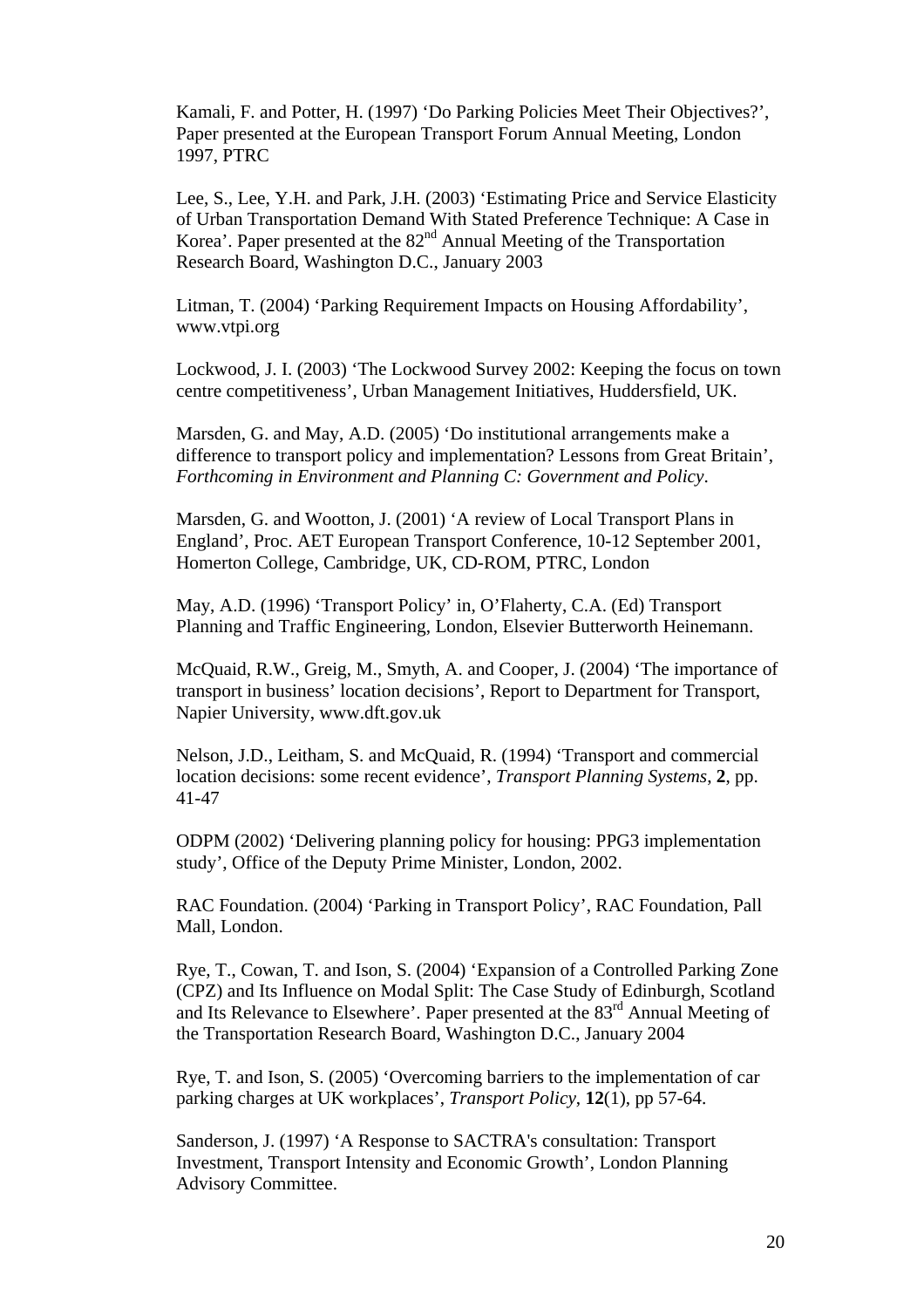Scottish Executive (2002) 'The effect of maximum car parking standards including inward investment implications', Final Report, Edinburgh, 2002

Sharp, S. (2005) 'Bus priority: Economic impacts on town centres', Proc. 3rd UK Transport Practitioners Meeting, University of Aston, 5-6 July, CD-ROM, PTRC, London.

Shiftan, Y. (2002) 'The Effects of Parking Pricing and Supply on Travel Patterns to a Major Business District', in. Stern, E., Salomon, I. and Bovy, P. H. L. (ed) *Travel Behaviour: Spatial Patterns, Congestion and Modelling*, Edward Elgar Publishing, Cheltenham, UK

Shoup, D. C. (1995) 'An opportunity to reduce minimum parking requirements', *Journal of the American Planning Association*, **61**(1), pp 14-28.

Shoup, D. C. (1997) 'Evaluating the Effects of Cashing Out Employer-Paid Parking: Eight Case Studies', *Transport Policy*, **4**(4), pp 201-16.

Shoup, D. C. (1999) 'The trouble with minimum parking requirements', *Transportation Research, Part A* **33**(7-8), pp 549-74.

Shoup, D.C. (2005a) 'The high cost of free parking', American Planning Association, Planners Press, Chicago, ISBN: 1-884829-98-8

Shoup, D.C. (2005b) 'Parking is Cruising', *Transport Policy*, journal that this paper is under consideration for.

Still, B. and Simmonds, D. (2000). 'Parking restraint policy and urban vitality', *Transport Reviews*, **20**(3), pp 291-316.

Stubbs, M. (2002) 'Car Parking and Residential Development: Sustainability, Design and Planning Policy, and Public Perceptions of Parking Provision', *Journal of Urban Design*, **7**(2), pp 213-37.

TCRP (2003) 'Parking Management and Supply: Traveler Response to Transportation System Changes', Transit Cooperative Research Program Report 95, Chapter 18, Transportation Research Board, Washington D.C.

TCRP (2005) 'Parking Prices and Fees: Traveler Response to Transportation System Changes'. Transit Cooperative Research Program Report 95, Chapter 13, Transportation Research Board, Washington D.C.

Topp, H. H. (1991) 'Parking policies in large cities in Germany', *Transportation*, **18**, pp 3-21.

Valleley, M., Garland, R., Jones, P.J. and Macmillan, A. (1997) 'Parking Perspectives', Landor Publishing, London, ISBN: 1 899650 06 7

Van der Schaaf, K. (2002) 'Parking Is Manoeuvering'. Paper presented at 3rd seminar of IMPRINT-EUROPE Thematic Network: "Implementing Reform on